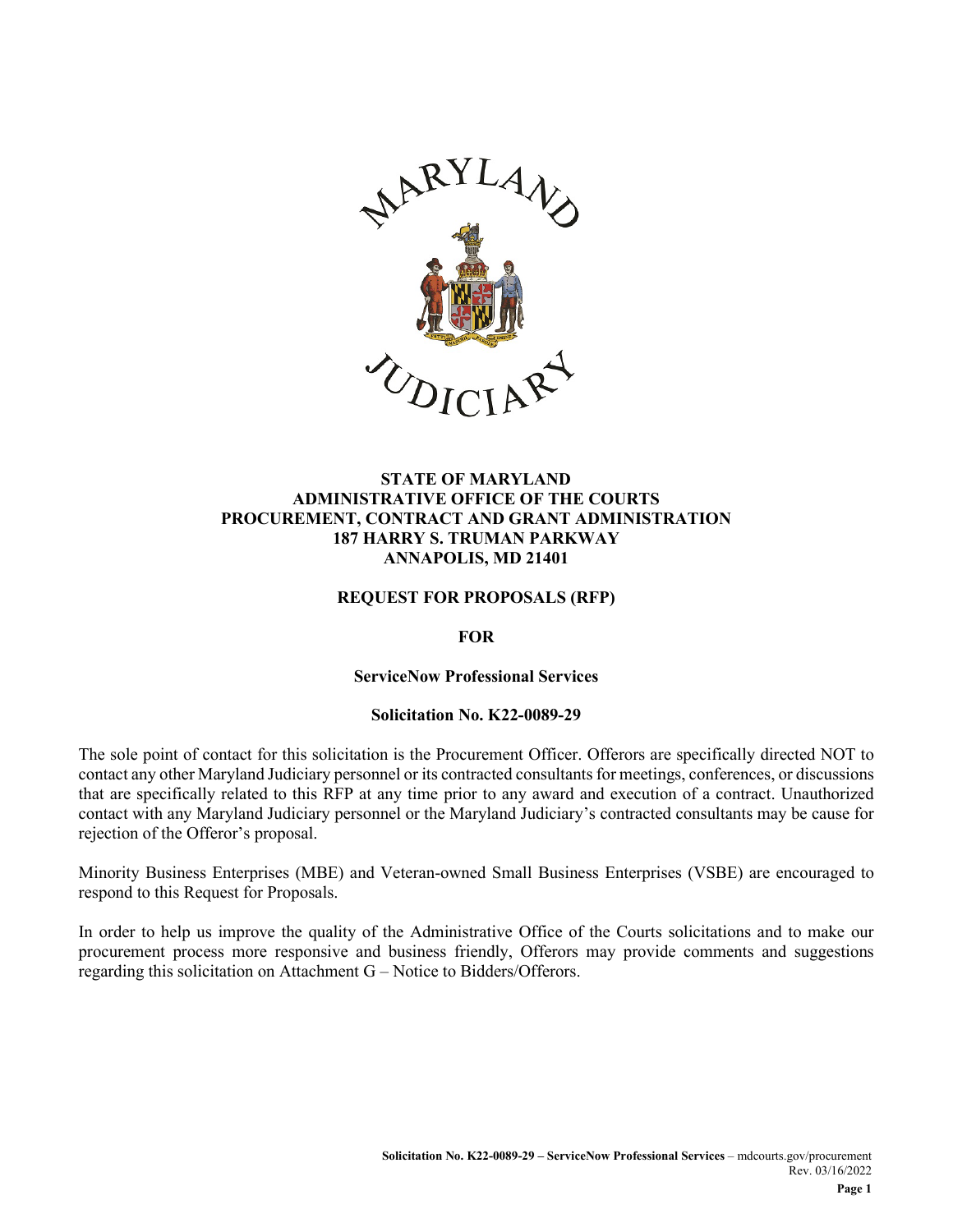#### **KEY INFORMATION SUMMARY SHEET**

## **Request for Proposals**

ServiceNow Professional Services

Solicitation No. K22-0089-29

| <b>RFP Issue Date:</b>          | May 3, 2022                                                                                                                                                                                                                                                                                       |  |
|---------------------------------|---------------------------------------------------------------------------------------------------------------------------------------------------------------------------------------------------------------------------------------------------------------------------------------------------|--|
| <b>RFP Issuing Office:</b>      | Procurement, Contract and Grant Administration                                                                                                                                                                                                                                                    |  |
| <b>Procurement Officer:</b>     | Valerie L. Mitchel<br>Maryland Judiciary, Administrative Office of the Courts<br>Department of Procurement, Contract and Grant Administration<br>187 Harry S. Truman Parkway<br>Annapolis, MD 21401<br>410-260-3591<br>Valerie.l.mitchell@mdcourts.gov                                            |  |
| Proposals must be sent to:      | Valerie L. Mitchell<br>Maryland Judiciary, Administrative Office of the Courts<br>Department of Procurement, Contract and Grant Administration<br>187 Harry S. Truman Parkway<br>Annapolis, MD 21401                                                                                              |  |
| <b>Pre-proposal Conference:</b> | May 11, 2022 at 12:30pm (Please email Attachment D by May 10, 2022)<br>Microsoft Teams meeting<br>Join on your computer or mobile app<br>Click here to join the meeting<br>Or call in (audio only)<br>$+1$ 443-833-0155,,840805062# United States, Baltimore<br>Phone Conference ID: 840 805 062# |  |
| <b>Deadline for Questions:</b>  | May 16, 2022 at 4:30 PM EST                                                                                                                                                                                                                                                                       |  |
| <b>Closing Date &amp; Time:</b> | May 25, 2022 at 4:30 PM EST                                                                                                                                                                                                                                                                       |  |
| <b>Contract Term:</b>           | The contract term will be for a period of one (1) year after the date of contract<br>execution with the AOC retaining the sole right to exercise one (1) one-year renewal<br>option at its discretion.                                                                                            |  |

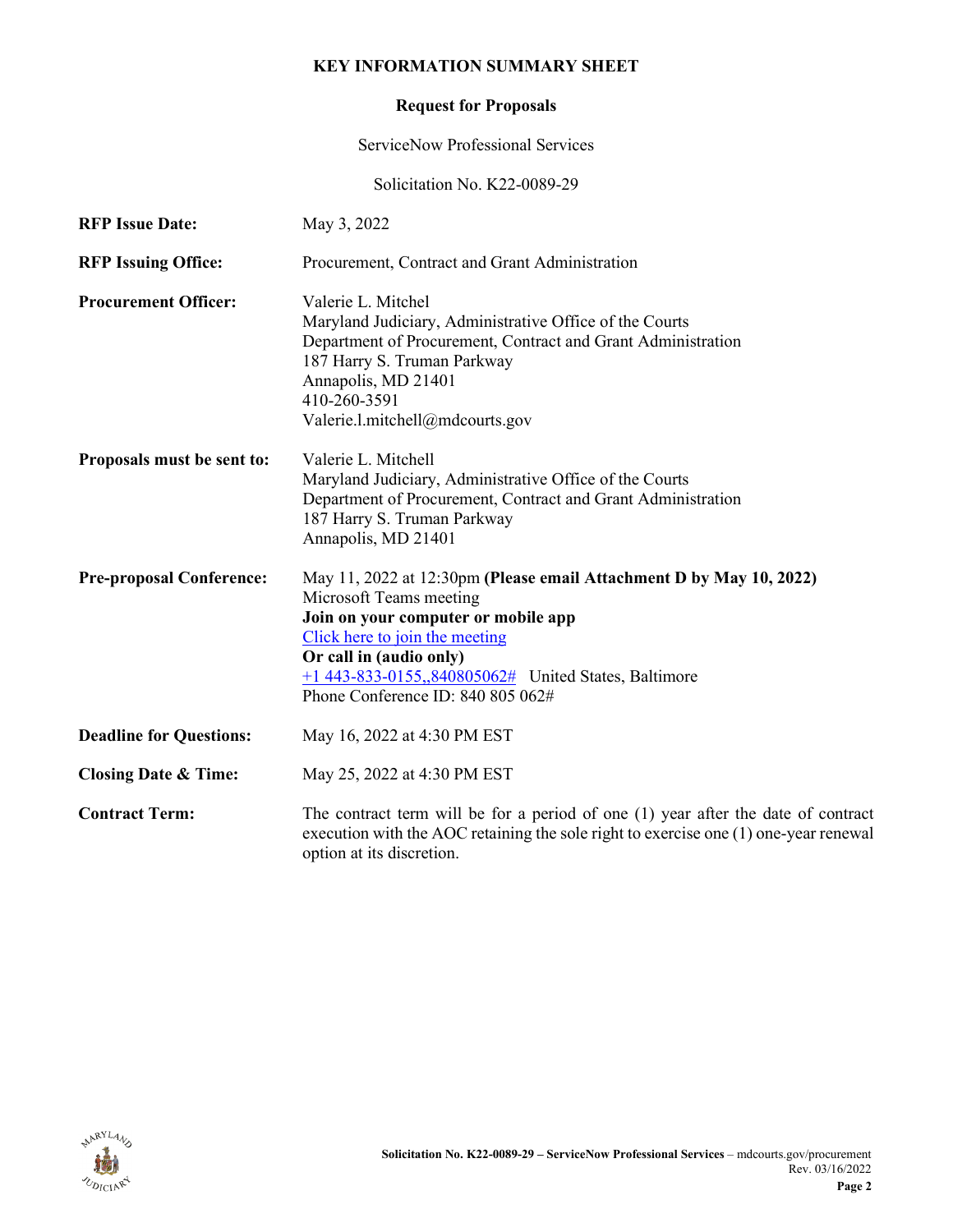### **TABLE OF CONTENTS**

| Α.          |  |
|-------------|--|
| <b>B.</b>   |  |
| C.          |  |
| D.          |  |
| Е.          |  |
| F.          |  |
| G.          |  |
| Н.          |  |
| I.          |  |
| J.          |  |
| $K_{\cdot}$ |  |
| L.          |  |
|             |  |
|             |  |
| O.          |  |
| Р.          |  |
| Q.          |  |
| R.          |  |
| S.          |  |
| T.          |  |
|             |  |
|             |  |
| А.          |  |
| В.          |  |
| C.          |  |
| D.          |  |
| Е.          |  |
| F.          |  |
| G.          |  |
| Н.          |  |
| Ι.          |  |
| J.          |  |
| К.          |  |
| L.          |  |
|             |  |
|             |  |
|             |  |
|             |  |
|             |  |
|             |  |
| A.          |  |
| B.          |  |
| $C$ .       |  |
| D.          |  |
| Ε.          |  |
| F.          |  |
| G.          |  |
|             |  |
|             |  |
|             |  |
|             |  |

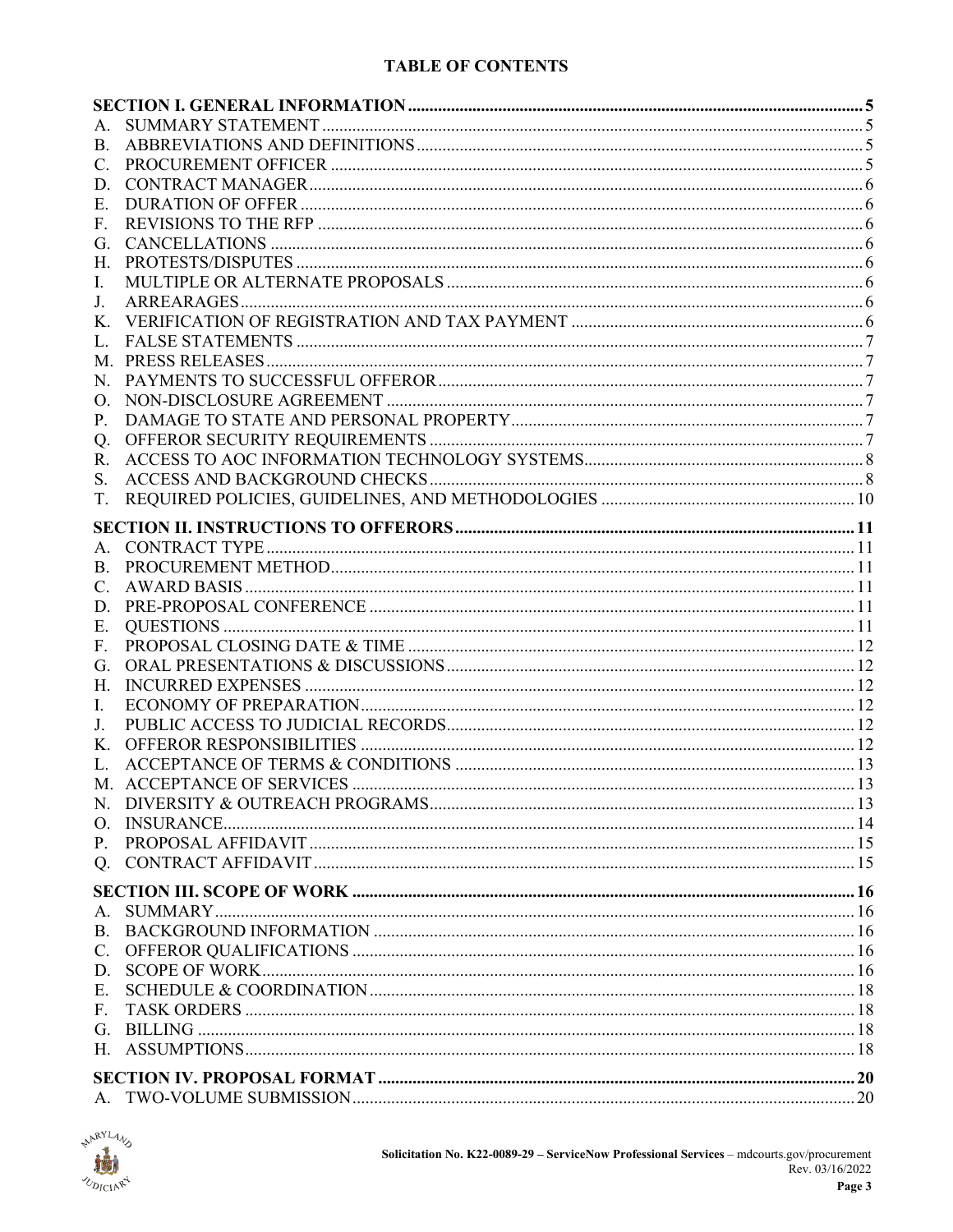## **ATTACHMENTS**

- Attachment A Standard Contract Agreement Sample
- Attachment B Proposal Affidavit
- Attachment C Contract Affidavit Sample
- Attachment D Pre-Bid/Proposal Conference Form
- Attachment E Bid/Price Proposal Form
- Attachment F Non-Disclosure Agreement Sample
- Attachment G Notice to Bidders/Offerors
- Attachment H Addenda Acknowledgement Form
- Attachment I Bidder/Offeror Profile
- Attachment J Bidder/Offeror Experience

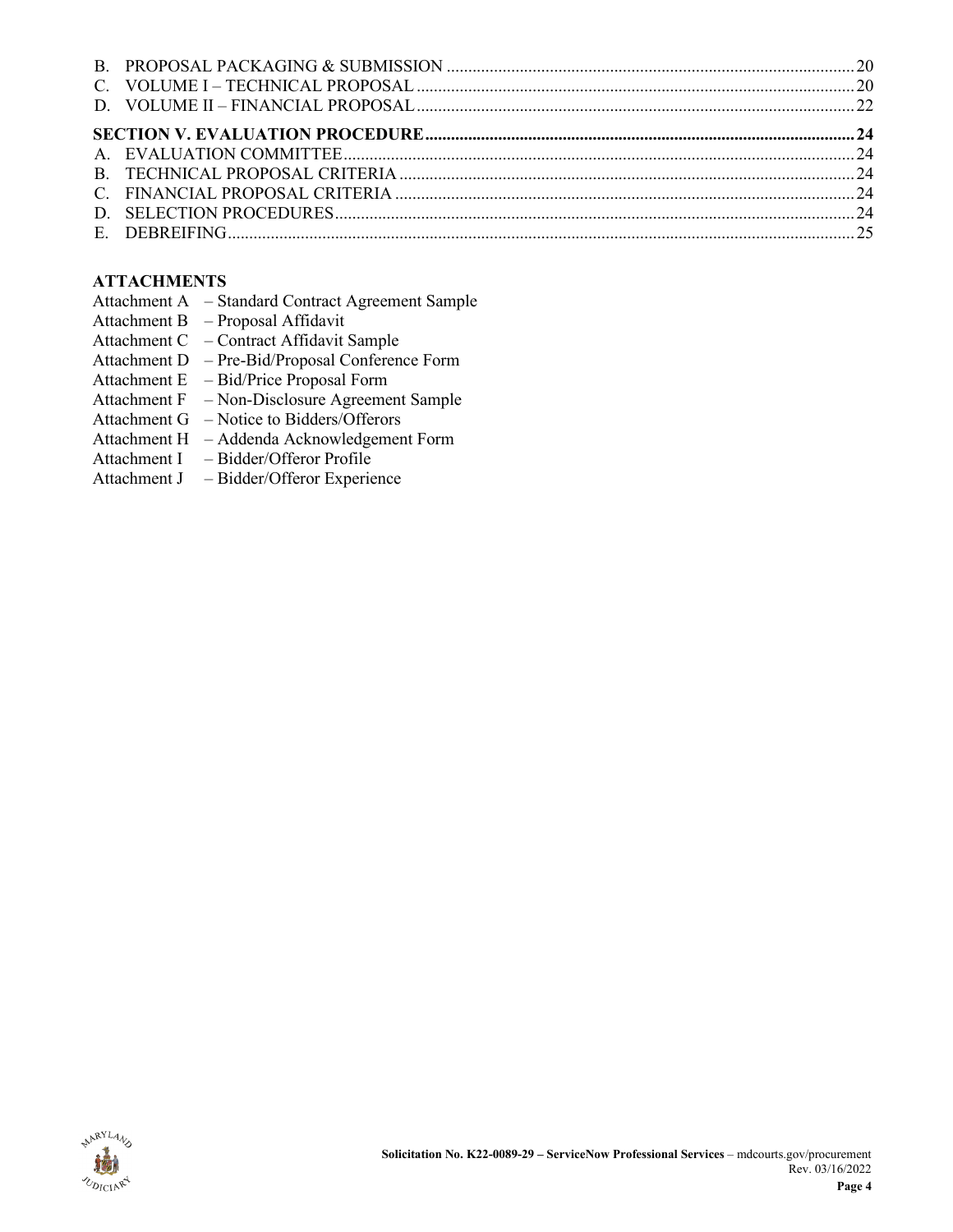#### **SECTION I. GENERAL INFORMATION**

### <span id="page-4-1"></span><span id="page-4-0"></span>**A. SUMMARY STATEMENT**

The Administrative Office of the Courts (AOC) issues this Request for Proposal (RFP) on behalf of Judicial Information Systems (JIS) to provide ServiceNow resources, as needed, to plan, design, configure, and deploy within the ServiceNow platform using customer, IT, and employee workflows.

#### <span id="page-4-2"></span>**B. ABBREVIATIONS AND DEFINITIONS**

For the purpose of this RFP, the following abbreviations or terms have the meanings indicated below:

- 1. AOC Administrative Office of the Courts<br>2. Contract A formal, written agreement ent
- 2. Contract A formal, written agreement entered into by the Judiciary for the provision of materials, supplies, and/or services. A Contract sample is attached to this solicitation as Attachment A.
- 3. Contract Manager The AOC representative that serves as the technical manager for the resulting contract. The Contract Manager monitors the daily activities of the contract and provides technical guidance to the Successful Offeror.
- 4. Diversity & Outreach Programs Judiciary Program established to encourage and increase participation in Judiciary procurement by underrepresented or disadvantaged groups. The Program includes Minority Business Enterprises (MBE) and Veteran-owned Small Business Enterprises (VSBE).
- 5. eMMA eMaryland Marketplace Advantage online procurement platform used to connect the vendor community with contracting opportunities from with the state, county, and local government entities.
- 6. Extraordinary Personal Event Leave under the Family Medical Leave Act; an incapacitating injury or incapacitating illness; or other circumstances that in the sole discretion of the AOC warrant an extended leave of absence such as extended jury duty or extended military services that precludes the individual from performing their job duties under the contract.
- 7. Key Personnel Offeror/Successful Offeror personnel or subcontractor personnel who are to be assigned to this contract if the Offeror receives award.
- 8. Local Time Time in the Eastern Standard Time Zone.
- 9. MBE Minority Business Enterprise means any legal entity, other than a joint venture, organized to engage in commercial transactions, that is at least 51 percent owned and controlled by one or more individuals who are in a minority group (African American, Native American, Hispanic, women, or the physically or mentally disabled) that is socially and economically disadvantaged, and managed and operated by one or more of the socially and economically disadvantaged individuals who own it, and is so certified by the Maryland Department of Transportation.
- 10. Offeror An entity that submits a proposal in response to this solicitation.
- 11. Procurement Officer The AOC representative responsible for this solicitation, for the determination of contract scope issues, and the only AOC representative who can authorize changes to the contract.
- 12. RFP Request for Proposals
- 13. Successful Offeror The awarded Offeror.
- 14. VSBE Veteran-owned Small Business Enterprise means any legal entity that meets the requirements set by the United States Small Business Administration, that is organized to engage in commercial transactions, and is at least 51 percent owned and controlled by one or more individuals who are Veterans, and who manage the operations of the business, and is so designated in eMMA.

### <span id="page-4-3"></span>**C. PROCUREMENT OFFICER**

The sole point of contact in the AOC for purposes of this RFP is the Procurement Officer noted on the Key Information Summary Sheet. The AOC may change the Procurement Officer at any time by written notice to the Offeror. Only information communicated by the Procurement Officer shall be deemed the official position of the AOC. No other State of Maryland or AOC employee, official, or representative has the authority to change the requirements of this solicitation. Attempts by the Offeror to contact members of the evaluation committee, or otherwise circumvent this procedure in any manner may be grounds for disqualification.

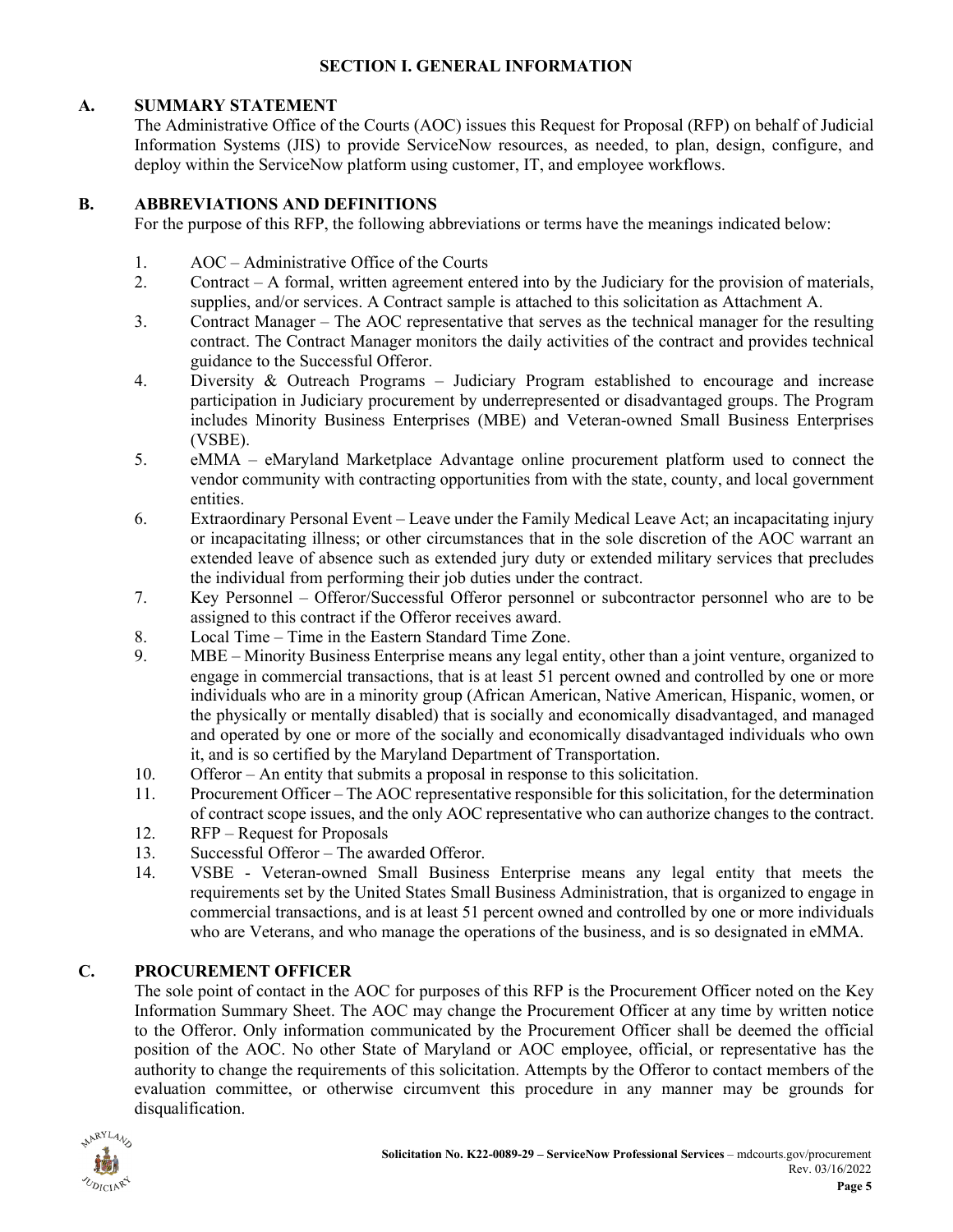### <span id="page-5-0"></span>**D. CONTRACT MANAGER**

The Contract Manager for post-award activities will be disclosed to the Successful Offeror. The AOC may change the Contract Manager at any time by written notice to the Successful Offeror.

### <span id="page-5-1"></span>**E. DURATION OF OFFER**

Proposals submitted in response to this RFP are irrevocable for 180 days following: (1) the closing date of proposals, (2) Best and Final Offers (BAFOs), if requested, or (3) the resolution date of any protest concerning this RFP. This period may be extended at the Procurement Officer's request only with the Offeror's written agreement.

#### <span id="page-5-2"></span>**F. REVISIONS TO THE RFP**

- 1. The AOC reserves the right to amend this RFP at any time prior to the proposal closing date and time. If the RFP is revised prior to the proposal closing date and time, the AOC shall post any addenda to the RFP on the AOCs Procurement webpage, e Maryland Marketplace Advantage (eMMA), and shall attempt to provide such addenda to all prospective Offerors that received the RFP or are otherwise known by the Procurement Officers to have obtained this RFP. It remains the responsibility of all prospective Offerors to review the AOCs Procurement webpage, and eMMA for any addenda issued prior to the submission of proposals.
- 2. If one (1) or more addenda are issued to this RFP, Offerors shall acknowledge receipt of each on the Addenda Acknowledgment Form (Attachment H). Offerors shall identify each responsive addendum by number and date, sign the form, and enclose it with the technical proposal. Addenda issued after the closing date and time for proposals will be sent only to those Offerors who submitted a timely proposal.
- 3. Failure to acknowledge receipt of an addendum does not relieve the Offeror from complying with the terms, additions, deletions, clarifications, or corrections set forth in the addendum, and may cause the proposal to be deemed not reasonably susceptible of being selected for award.

#### <span id="page-5-3"></span>**G. CANCELLATIONS**

The AOC reserves the right to cancel this RFP; accept or reject any and all proposals, in whole or in part, received in response to this RFP; or waive or permit cure of minor irregularities and conduct discussions with all Offerors in any manner necessary to serve the best interests of the AOC. The AOC also reserves the right, in its sole discretion, to award a Contract based upon the written proposals received without prior discussions or negotiations.

#### <span id="page-5-4"></span>**H. PROTESTS/DISPUTES**

Any protest or dispute related to this solicitation or the resulting Contract shall be subject to the provisions of the Judicial Branch Procurement Policy.

### <span id="page-5-5"></span>**I. MULTIPLE OR ALTERNATE PROPOSALS**

Neither multiple nor alternate proposals will be accepted.

#### <span id="page-5-6"></span>**J. ARREARAGES**

By submitting a proposal in response to this RFP, each Offeror represents that it is not in arrears in the payment of any obligations due and owing the State of Maryland, including the payment of taxes and employee benefits, and that it shall not become so in arrears during the term of the Contract, if selected for Contract award.

#### <span id="page-5-7"></span>**K. VERIFICATION OF REGISTRATION AND TAX PAYMENT**

1. Before a corporation can do business in the State of Maryland, it must be registered with the Department of Assessments and Taxation (SDAT), State Office Building, Room 803, 301 West

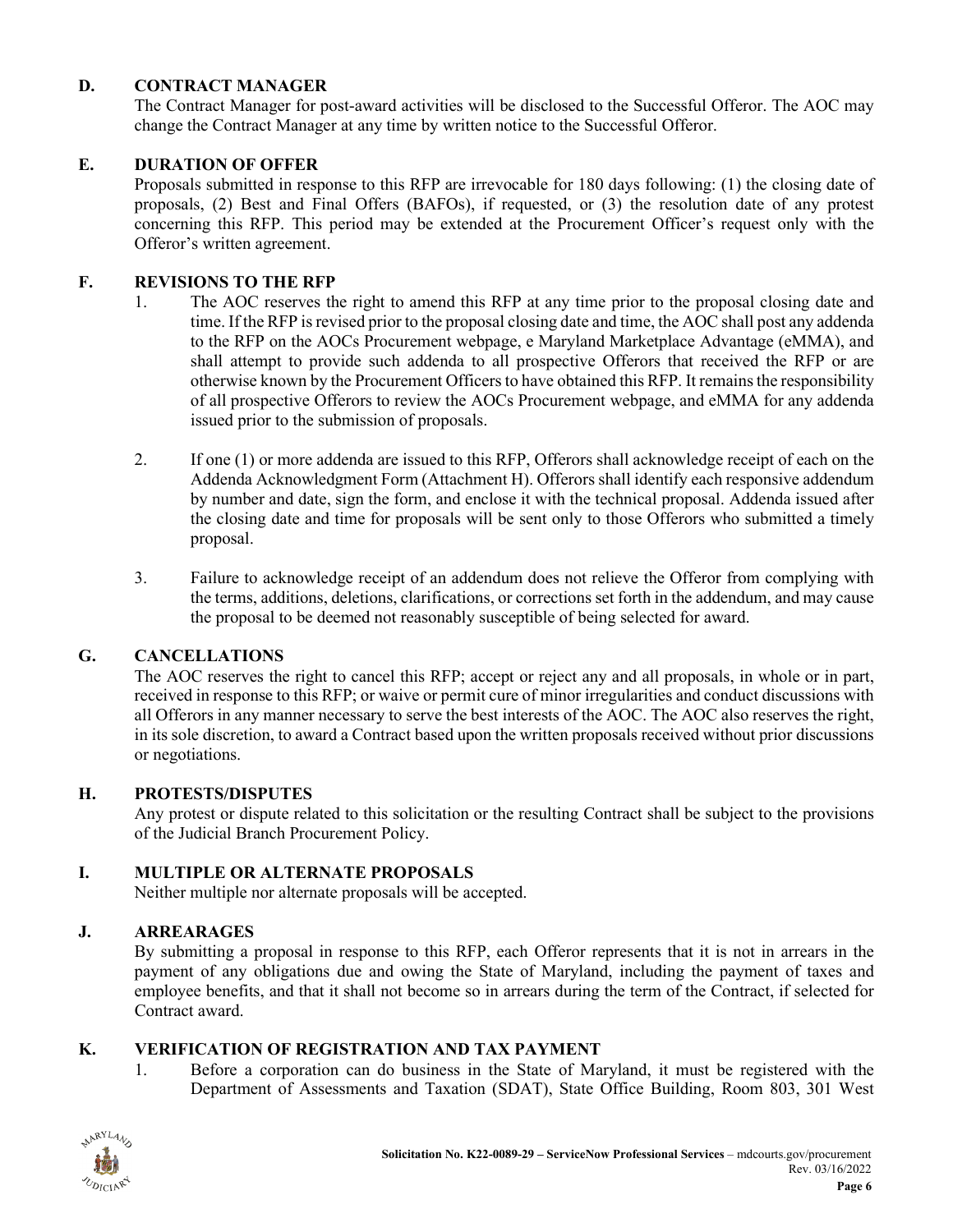Preston Street, Baltimore, Maryland 21201. For registration information, visit: <https://www.egov.maryland.gov/businessexpress>

2. It is strongly recommended that any potential Offerors complete the registration prior to the closing date for receipt of proposals. An Offeror's failure to complete the registration with SDAT may disqualify an Offeror from final consideration and recommendation for Contract award.

### <span id="page-6-0"></span>**L. FALSE STATEMENTS**

Offerors are advised that in connection with a procurement contract, a person may not willfully: Falsify, conceal, or suppress a material fact by any scheme or device; make a false or fraudulent statement or representation of a material fact; use a false writing or document that contains a false or fraudulent statement or entry of a material fact; or aid or conspire with another person to commit any of the aforementioned acts.

### <span id="page-6-1"></span>**M. PRESS RELEASES**

The Successful Offeror shall issue no press release to any publication, including newspapers and social media outlets, regarding work being conducted under the resulting contract from this RFP without prior written consent from the AOC.

### <span id="page-6-2"></span>**N. PAYMENTS TO SUCCESSFUL OFFEROR**

1. By submitting a response to this solicitation, the Offeror agrees to accept payments by electronic funds transfer unless the State Comptroller's Office grants an exemption. The selected Offeror shall register using the COT/GAD X-10 Vendor Electronic Funds (EFT) Registration Request Form. Any request for exemption must be submitted to the State Comptroller's Office for approval at the address specified on the COT/GAD X-10 form and must include the business identification information as stated on the form and include the reason for the exemption. The COT/GAC X-10 form can be downloaded at:

<https://www.marylandtaxes.gov/forms/state-accounting/static-files/GADX10Form.pdf>

2. Payments to the Successful Offeror shall be made not later than thirty (30) days after the acceptance of deliverables, and receipt of a proper invoice from the Offeror. Any charges of interest or the like for late payment are prohibited.

## <span id="page-6-3"></span>**O. NON-DISCLOSURE AGREEMENT**

All Offerors are advised that if a contract is awarded as a result of this RFP, the Successful Offeror shall be required to complete a Non-Disclosure Agreement. A sample of this Agreement is included for informational purposes as Attachment F of this RFP. This signed Agreement must be provided with the Successful Offeror's signed Contract.

## <span id="page-6-4"></span>**P. DAMAGE TO STATE AND PERSONAL PROPERTY**

- 1. The Offeror, their employees, subcontractors, and agents shall be held directly responsible to repair, replace, or restore to its original condition, to the satisfaction of the AOC, curbs, roadway surfaces, wheel stops, shrubbery, trees, buildings, bollards, gates, light pole, sign poles or any other Stateowned property which is damaged by the actions of the above-mentioned representatives.
- 2. The Offeror, their employees, subcontractors, and agents shall be held directly responsible for any damage caused by their action or inaction to privately-owned property and shall hold the State of Maryland harmless for such damages.

## <span id="page-6-5"></span>**Q. OFFEROR SECURITY REQUIREMENTS**

1. The Successful Offeror, and all Successful Offeror personnel and subcontractor personnel assigned to the Contract, must comply with all applicable federal and state laws, regulations, policies, and AOC policies and procedures for the duration of the contract.

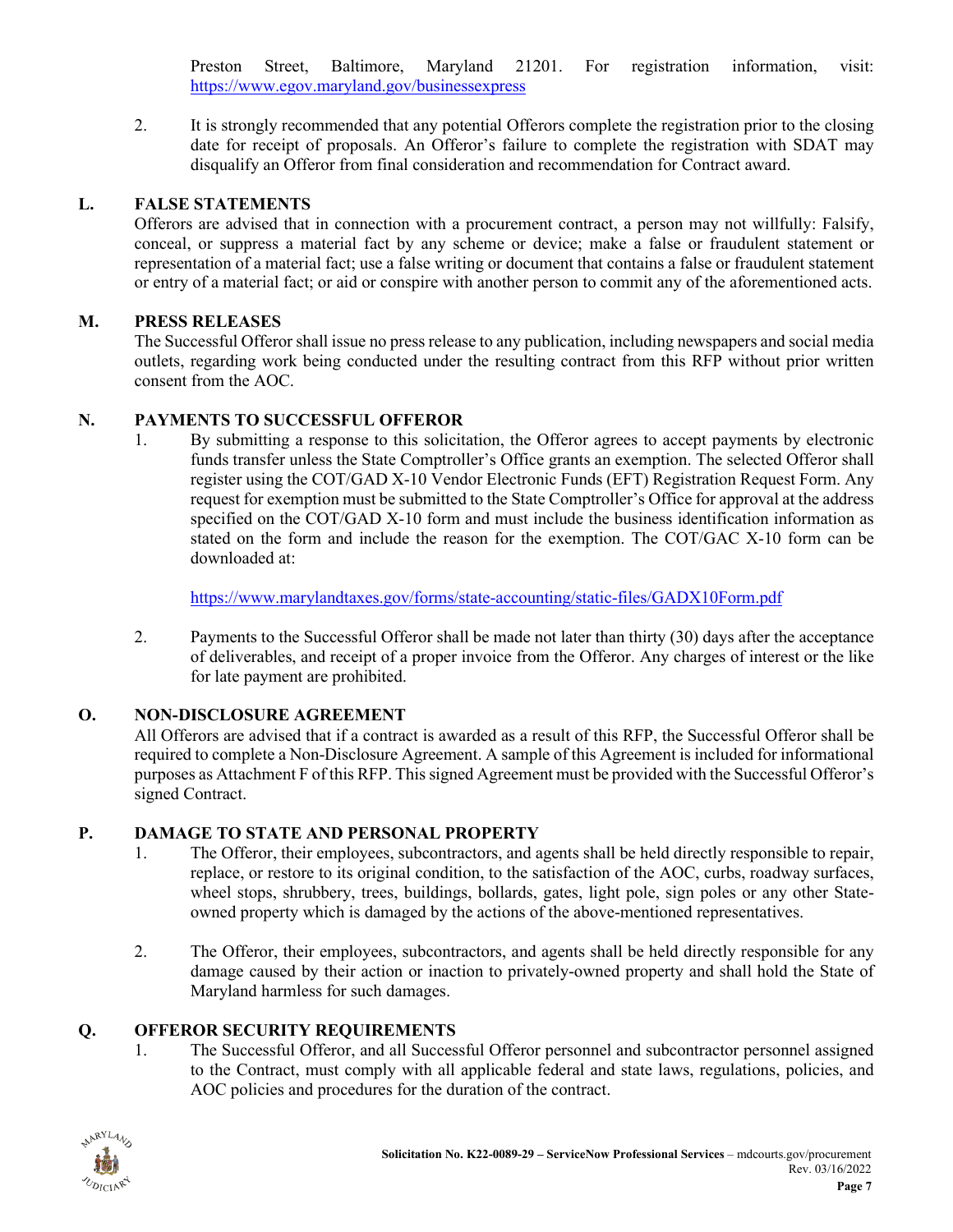- 2. The Successful Offeror must comply with the Judicial Information Systems (JIS) Information Security Policy. The Information Security Policy closely aligns with guidelines published by the National Institute of Standards and Technology. The Information Security Policy is available online at: [http://www.mdcourts.gov/procurement/index.html.](http://www.mdcourts.gov/procurement/index.html)
- 3. The AOC reserves the right to monitor all applicable computer and electronic equipment usage for compliance with its policies.

## <span id="page-7-0"></span>**R. ACCESS TO AOC INFORMATION TECHNOLOGY SYSTEMS**

- 1. The Successful Offeror's personnel shall complete all required paperwork as directed for access to any AOC information systems.
- 2. The Successful Offeror shall ensure the list of authorized Offeror personnel is always maintained and accurate. The system access rights of Successful Offeror personnel must be updated no later than twenty-four (24) hours after notification of the change in status; therefore, the Successful Offeror shall immediately notify the Contract Manager and JIS Information Security of any termination of Successful Offeror personnel or if any approved Successful Offeror personnel no longer require access to an AOC system. The AOC security identification badge and all issued AOC assets must be immediately returned to the Contract Manager.
- 3. To ensure compliance with the JIS Information Security Policy, the approval, configuration, and monitoring of secured remote access into AOC systems will be processed by JIS staff. All remote connections that utilize a shared infrastructure must utilize encryption for transmission of data and authentication.
- 4. Any software used to meet the requirements of this solicitation, on any AOC system, must be included in the Offeror's technical proposal. Software must be assessed by JIS and approved by the JIS Chief Information Officer. At the discretion of JIS, proposed software may be determined to be a risk to system and information integrity security controls and therefore rejected. If software is to be used remotely, the Judiciary shall control the method of access to our network via Virtual Private Network (VPN), firewall configurations, and/or segregating remote machine access within our environment.
- 5. Any Software as a Service (SaaS), Infrastructure as a Service (IaaS), or Platform as a Service (PaaS) used to meet the requirements of this solicitation shall be AICPA Service Organization Control (SOC) 2 compliant, or equivalent (e.g., ISO 27001/2 Certification, Verified PCI DSS, FedRAMP).

## <span id="page-7-1"></span>**S. ACCESS AND BACKGROUND CHECKS**

- 1. Successful Offeror may be required to submit the following information for AOC engagements for Successful Offeror personnel, subcontractors, third-party resources, temporary employees, and training candidates:
	- a. Full Name.
	- b. Phone Number.
	- c. Personal/Private email with no connection to employer.
	- d. Emergency contact information.
- 2. Site visits to any AOC location must be coordinated by AOC staff with the designated site personnel in advance of any visit.
- 3. Any Successful Offeror personnel working at AOC locations, or on AOC systems or projects, or who have access to AOC or State criminal data or systems, must be approved in writing by the Procurement Officer prior to beginning work.

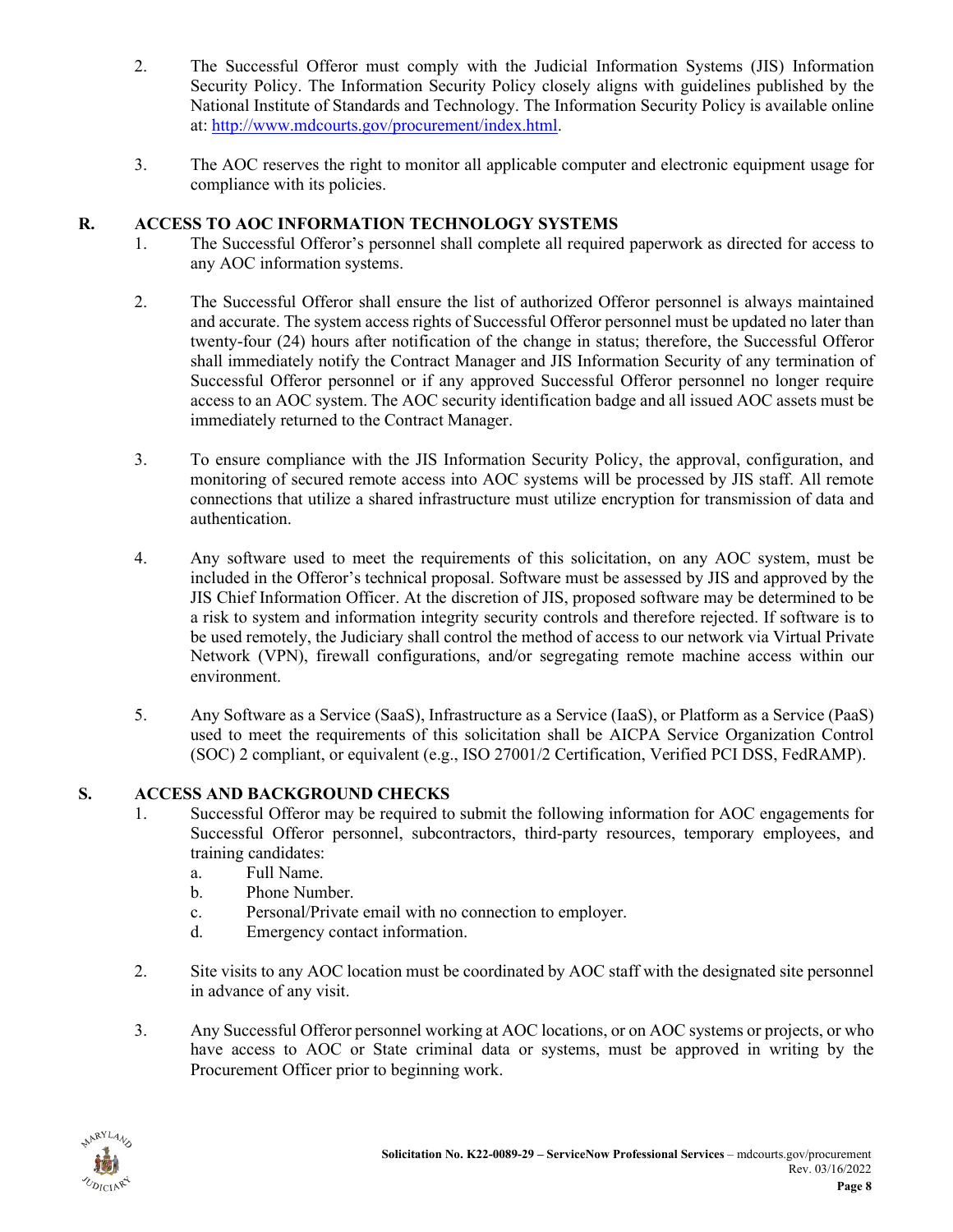- 4. All Successful Offeror personnel working on AOC premises, property, systems or projects, contracts, or who have access to AOC or State criminal data or systems, may be required to obtain a Criminal Justice Information System (CJIS) State and Federal criminal background check prior to beginning work. The AOC reserves the right to refuse to allow any Successful Offeror personnel to begin work based upon criminal records.
- 5. All Successful Offeror personnel assigned to work at AOC locations may be required to obtain an AOC security identification badge prior to beginning work, and annually thereafter. The Successful Offeror is responsible for any fees that may be incurred for initial issuance of the badge and for any replacement.
- 6. The security identification badge shall always be displayed while on AOC premises. To verify identity, the Successful Offeror personnel shall be prepared to provide photo identification upon request by an AOC employee.
- 7. Successful Offeror personnel are required to immediately notify the Contract Manager, the Administrative Official of the respective department or office or the Contract Manager, if their security identification badge is lost or stolen.
- 8. The Successful Offeror personnel must notify the Contract Manager, the Administrative Official of the respective department or office, within one (1) business day if any personnel have been arrested, indicted, served with a criminal summons, named in a peace or protective order, or named as a defendant in any civil case. The Successful Offeror personnel are also required to provide regular updated information regarding the status of any of these court actions.
- 9. The Contract Manager, in conjunction with the Chief of the Office of Security Administration and the Procurement Officer, may impose restrictive conditions in response to prior criminal convictions, pending criminal charges, or a violation of AOC procedures, including removal from the contract, and/or restricted access to AOC locations or systems.
- 10. In the event of a security incident or suspected security incident, the Successful Offeror personnel shall immediately notify the Contract Manager.
- 11. The Successful Offeror personnel shall cooperate fully in all security incident investigations.
- 12. During the contract, if necessary, for the delivery of goods and services, the Successful Offeror may be provided an AOC asset in the form of a cell phone, laptop, or other electronic device. All AOC devices are the property of the AOC and must be returned in working, acceptable condition at the contract's conclusion. If said devices are not in working acceptable conditions, Successful Offeror may be responsible for the cost of said device(s). All devices must be regularly updated as specified by the manufacturer and JIS and must adhere to all confidentiality guidelines as provided by JIS and the AOC.
- 13. If the AOC determines that there is cause for the Successful Offeror's work to be suspended, the Successful Offeror shall take the following steps:
	- a. Immediately cease to represent itself as providing services to the AOC.
	- b. Deliver to the AOC: (a) a report describing the current state of the Deliverables provided by the Successful Offeror under this Agreement and any applicable Statements of Work outstanding as of the date of termination; (b) all AOC Confidential information in its possession or, at AOC's option, destroy all such AOC Confidential information; and (c) all work product to the AOC within seven (7) business days as of the date of termination. Work product includes, but is not limited to, works for hire and materials as described in §29.3.
	- c. The Successful Offeror is responsible for all AOC assets (including but not limited to, laptops, tablets, computers, cell phones, other portable electronic devices, accessories, and

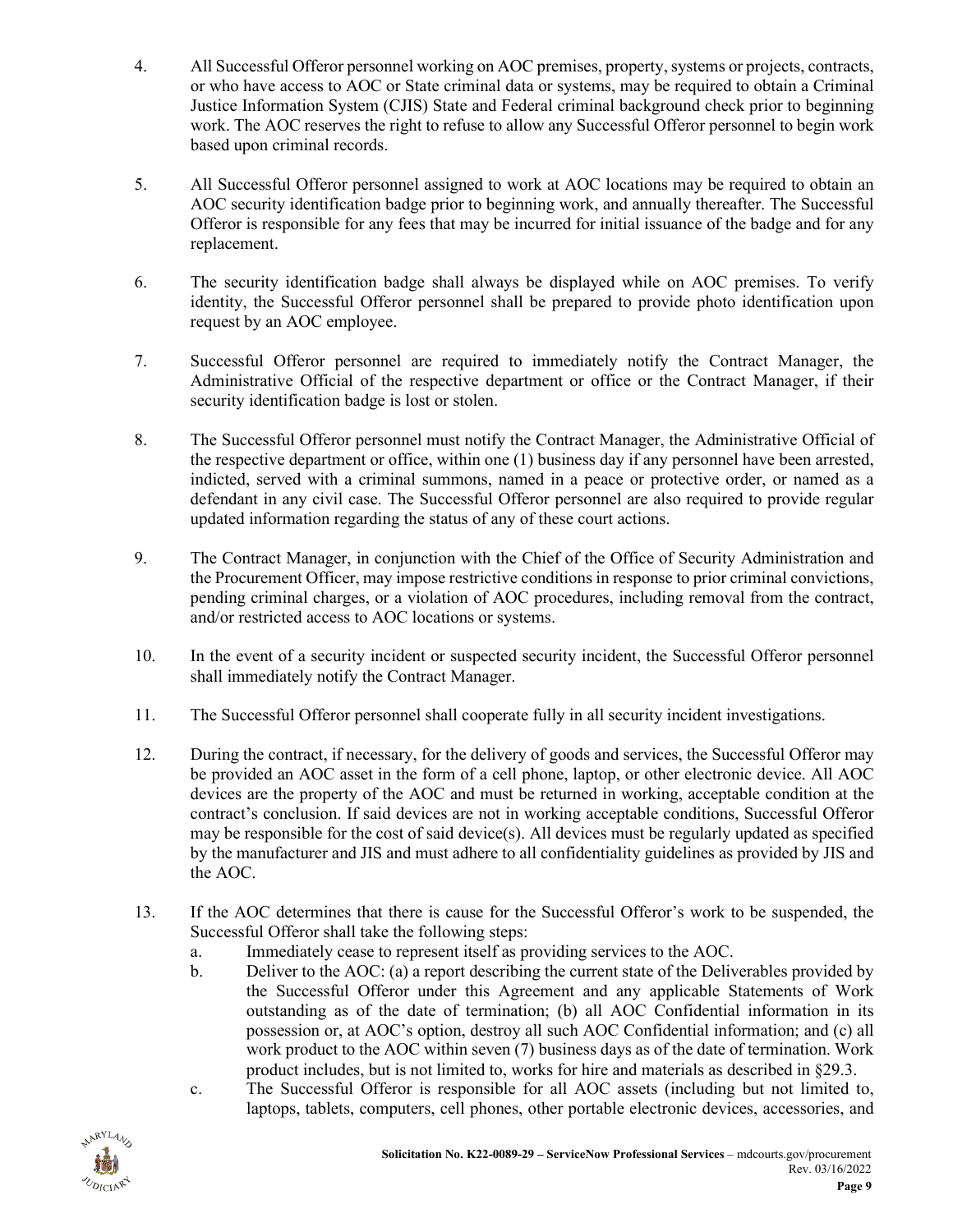peripherals, etc.), that have been provided to the Successful Offeror at the AOC's cost. All AOC issued assets are required to be surrendered to the AOC within five (5) business days of the termination of services. Assets will be subject to evaluation and can include normal and expected wear and tear but must be functional and operable. Assets that do not meet this condition may be subject to additional charge to the Successful Offeror. Successful Offeror shall be liable to the AOC for all assets not surrendered.

### <span id="page-9-0"></span>**T. REQUIRED POLICIES, GUIDELINES, AND METHODOLOGIES**

The Offeror shall be required to comply with all applicable laws, regulations, policies, standards, and guidelines affecting information technology projects, which may be created or changed periodically by the AOC. The Offeror shall adhere to and remain abreast of current, new, and revised laws, regulations, policies, standards, and guidelines affecting project execution. These may include, but are not limited to:

- 1. A System Development Life Cycle (SDLC) methodology and framework based on best practices and industry standards, such as the incremental waterfall methodology, and the agile software development framework.
- 2. The Administrative Office of the Courts Judicial Information Systems Security Policy.

## **END OF SECTION I.**

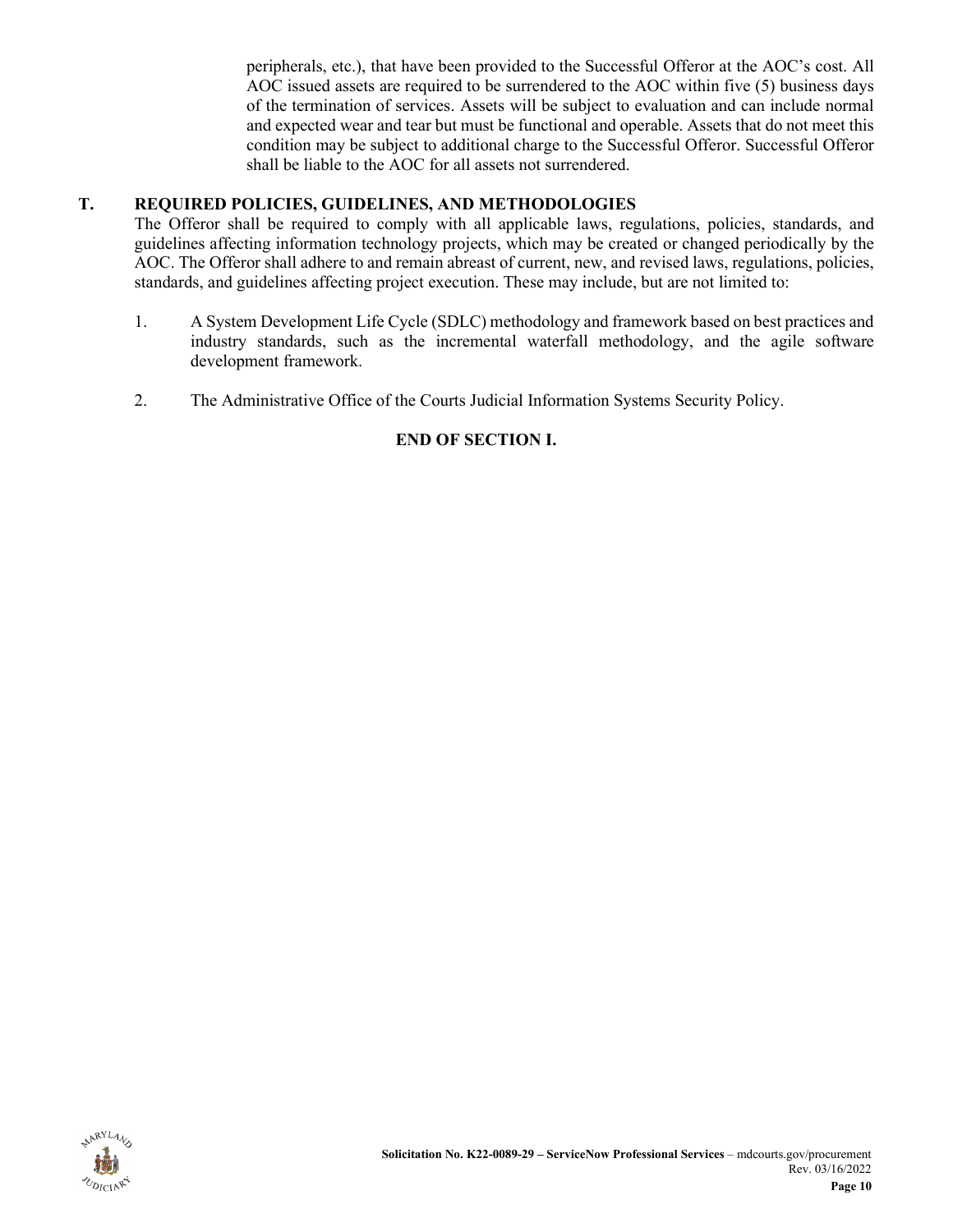#### **SECTION II. INSTRUCTIONS TO OFFERORS**

### <span id="page-10-1"></span><span id="page-10-0"></span>**A. CONTRACT TYPE**

The Contract that results from this RFP shall be based on Labor Hour, Not-to-Exceed.

#### <span id="page-10-2"></span>**B. PROCUREMENT METHOD**

The Contract resulting from this RFP shall be awarded in accordance with the Request for Proposals (RFP) process under the Judicial Branch Procurement Policy.

#### <span id="page-10-3"></span>**C. AWARD BASIS**

A contract shall be awarded to the responsible Offeror(s) submitting the proposal that has been determined to be the most advantageous to the AOC, considering price and evaluation factors set forth in this RFP, for providing the goods and/or services as specified in this RFP. The AOC intends to make a single award under this RFP.

#### <span id="page-10-4"></span>**D. PRE-PROPOSAL CONFERENCE**

- 1. A Pre-proposal Conference and site visit (as applicable) will be held on the date, time, and location indicated on the Key Information Summary Sheet.
	- a. Offerors are encouraged to bring a copy of this RFP and a business card to help facilitate a more efficient sign-in process.
	- b. In order to ensure adequate seating and other accommodations at the Pre-proposal Conference, please email the Pre-bid/proposal Conference Response Form (Attachment D) to the attention of the Procurement Officer no later than the date and time indicated on the form.
	- c. If the Pre-proposal Conference will be held virtually, Offerors shall use the meeting link located on the Key Information Summary Sheet, as well as complete and submit the Prebid/proposal Conference Response Form (Attachment D).
- 2. Attendance at the Pre-proposal Conference is encouraged to facilitate better preparation of proposals. If the solicitation includes an MBE or VSBE goal, failure to attend the Pre-proposal Conference will be taken into consideration as part of the evaluation of an Offeror's good faith effort if there is a waiver request.

Attendance at the Pre-proposal Conference will be limited to two (2) attendees per Offeror.

3. If there is a need for sign language interpretation or other special accommodations due to a disability, please notify the Procurement Officer at least five (5) business days prior to the Pre-proposal Conference. The AOC will make a reasonable effort to provide such special accommodations.

### <span id="page-10-5"></span>**E. QUESTIONS**

- 1. Offerors shall direct all communication regarding this RFP to the Procurement Officer. Submit questions to the Procurement Officer, by email, no later than the date indicated on the Key Information Summary Sheet.
- 2. The Procurement Officer, based on the availability of time to research and communicate, shall answer questions at their discretion prior to the proposal closing date and time.
- 3. Answers to all substantive questions that are not clearly specific only to one (1) Offeror will be answered via Addenda and will be furnished to all potential Offerors known to have received the RFP as posted on the AOC procurement website and posted on eMMA.
- 4. The statements and interpretations contained in responses to any questions, whether responded to verbally or in writing, are not binding on the AOC unless issued in writing as an addendum.

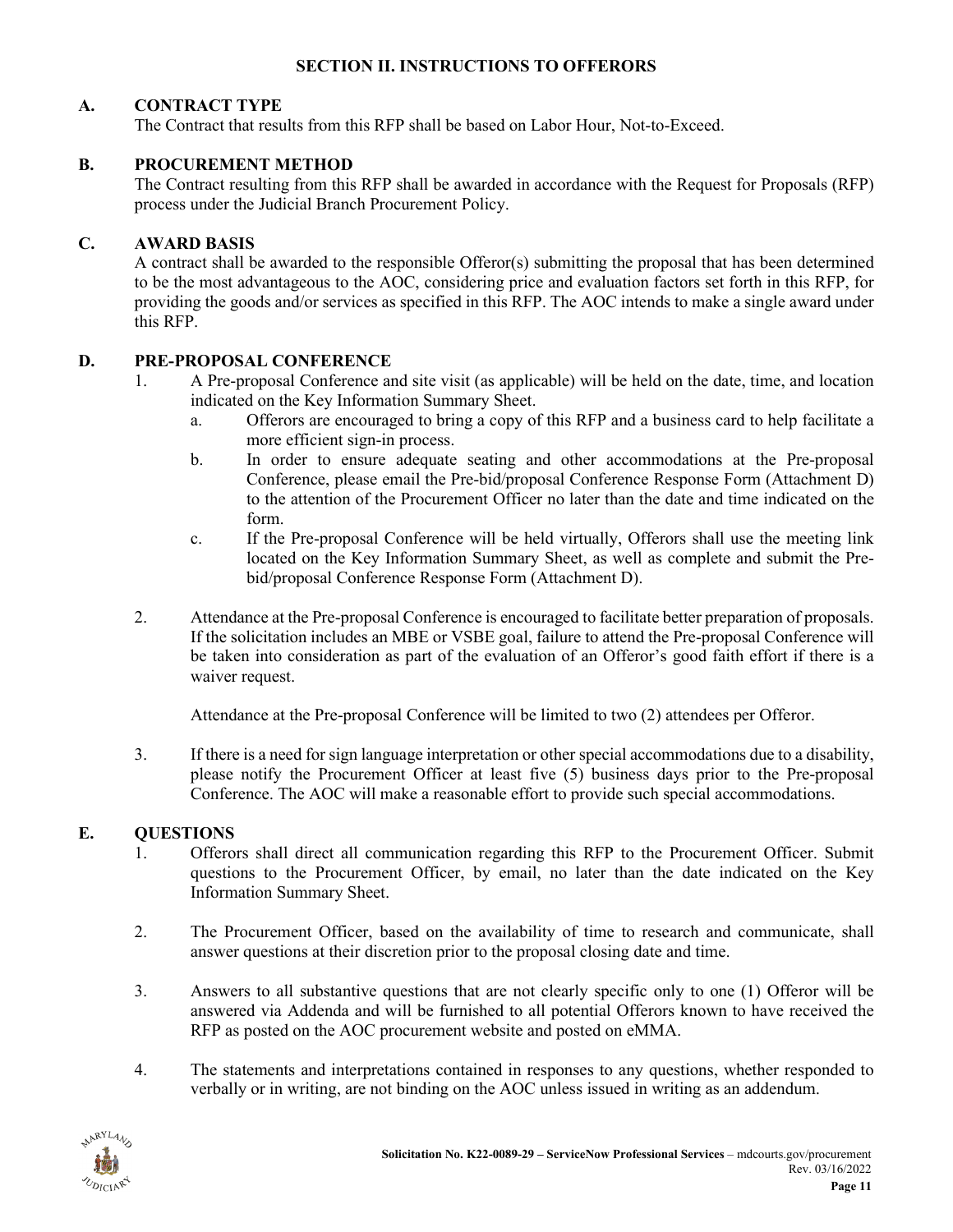### <span id="page-11-0"></span>**F. PROPOSAL CLOSING DATE & TIME**

- 1. Proposals must be received at the Issuing Office not later than the date and time indicated on the Key Information Summary Sheet. Offerors shall allow sufficient delivery time to ensure timely receipt by the Procurement Officer. Proposals received after the closing date and time listed in the Key Information Summary Sheet will not be considered.
- 2. Proposals may be modified or withdrawn by written notice received by the Procurement Officer before the date and time set forth in the Key Information Summary Sheet for receipt of Proposals.
- 3. Unless specifically requested, proposals submitted electronically or by fax will not be accepted.

## <span id="page-11-1"></span>**G. ORAL PRESENTATIONS & DISCUSSIONS**

- 1. Offerors may be required to participate in oral presentations. Oral Presentations are considered part of the Technical Proposal. Material representations made by an Offeror during the oral presentation shall be submitted in writing. Any such representations will become part of the Offeror's proposal and are binding if the Contract is awarded.
- 2. The AOC may hold discussions with all Offerors judged reasonably susceptible of being selected for award, or potentially so. However, the AOC also reserves the right to make an award without holding discussions. With or without discussions, the AOC may determine an Offeror to be not responsible and/or not reasonably susceptible of being selected for award, at any time after the initial closing date for receipt of proposals and prior to contract award.

## <span id="page-11-2"></span>**H. INCURRED EXPENSES**

The AOC will not be responsible for any costs incurred by an Offeror in preparing and submitting a proposal, in making an oral presentation, in providing a demonstration, or in performing any other activities relative to this RFP.

## <span id="page-11-3"></span>**I. ECONOMY OF PREPARATION**

Proposals shall be prepared simply and economically providing a straightforward, concise description of the Offeror's ability to meet the requirements of this RFP.

## <span id="page-11-4"></span>**J. PUBLIC ACCESS TO JUDICIAL RECORDS**

- 1. An Offeror shall specifically identify those portions of its proposal that it considers confidential, proprietary commercial information, or trade secret, and provide justification why such materials, upon request, shall not be disclosed by the AOC under Title 16, Chapter 900 of the Maryland Rules.
- 2. The inspection of Judiciary procurement documents shall be governed exclusively by the Judicial Branch Procurement Policy. Procurement documents are presumed to be open to the public for inspection, except as otherwise provided by the Judicial Branch Procurement Policy.

# <span id="page-11-5"></span>**K. OFFEROR RESPONSIBILITIES**

- 1. Offerors shall be responsible for all goods and/or services and requirements set forth in this RFP including the contract performance of any subcontractor participation.
- 2. All subcontractors must be identified and a complete description of their role relative to the proposals must be included in the Offeror's proposals. If applicable, subcontractors utilized in meeting the established MBE or VSBE participation goal(s) shall be identified as provided in the appropriate MBE/VSBE forms attached to this RFP.
- 3. If an Offeror that seeks to perform or provide the services required by this RFP is the subsidiary of another entity, all information submitted by the Offeror such as, but not limited to, references and financial reports, shall pertain exclusively to the Offeror, unless the parent organization will guarantee the performance of the subsidiary. If applicable, the Offeror's proposal must contain an

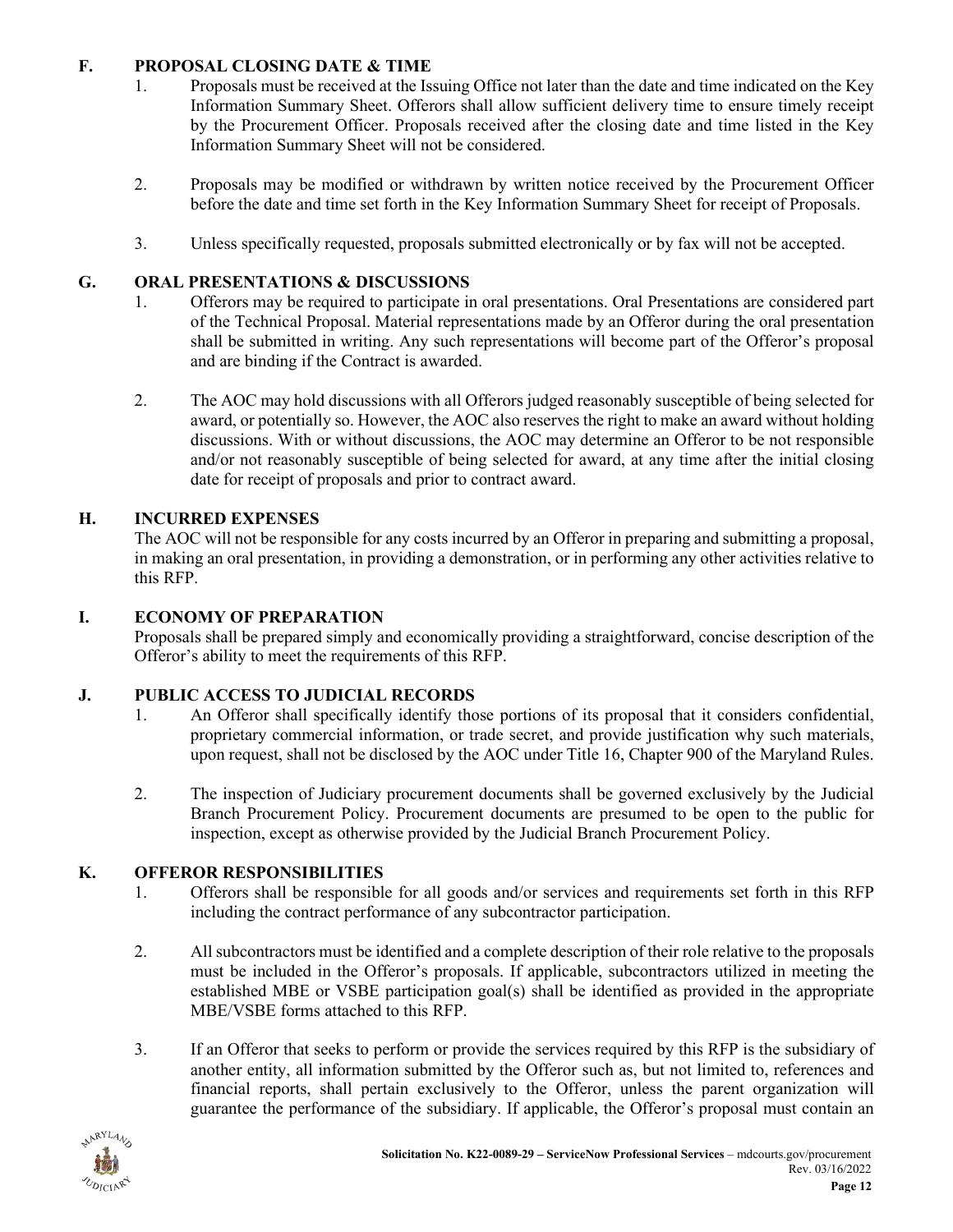explicit statement, signed by an authorized representative of the parent organization, stating that the parent organization consents to the terms of the RFP and will guarantee the performance of the subsidiary.

- 4. A parental guarantee of the performance of the Offeror under this section will not automatically result in crediting the Offeror with the experience or qualification of the parent under any evaluation criteria pertaining to the actual Offeror's experience and qualifications. The Offeror will be evaluated on the extent to which the AOC determines that the experience and qualifications of the parent are applicable to and shared with the Offeror, any stated intent by the parent to be directly involved in the performance of the contract, and the value of the parent's participation as determined by the AOC.
- 5. The Successful Offeror will be required to follow all current Judiciary protocols referencing pandemic flu or other infectious diseases including, but not limited to, proof of vaccination, producing negative COVID tests, completing/passing an initial screening questionnaire, non-contact temperature taking, the wearing of personal protective equipment (e.g., face mask), and practicing appropriate social distancing. Failure to comply with any of the Judiciary's protocol could result in being denied entry into Judiciary workspace, and mitigation up to and including contract termination.

### <span id="page-12-0"></span>**L. ACCEPTANCE OF TERMS & CONDITIONS**

- 1. By submitting a proposal in response to this RFP, the Offeror, if selected for award, shall be deemed to have accepted the terms and conditions of this RFP and the Standard Contract Agreement Sample attached hereto as Attachment A.
- 2. Any exceptions to the terms and conditions of this RFP or the Contract must be clearly identified in the Executive Summary of the Technical Proposal. All exceptions will be taken into consideration when evaluating an Offeror's proposal.
- 3. A proposal that takes exception to these terms may be rejected and therefore determined to be not reasonably susceptible of being selected for award.
- 4. By submitting a proposal in response to this RFP, the Offeror, if selected for award, agrees that it will comply with all federal, State, and local laws applicable to its activities and obligations under the contract.

#### <span id="page-12-1"></span>**M. ACCEPTANCE OF SERVICES**

- 1. The Contract Manager or his/her designated representative has authority to determine the acceptable level of service.
- 2. When the Contact Manager or his/her designee determines that the Successful Offeror service is unsatisfactory, the Successful Offeror shall return to the site at the request of the AOC, or an authorized designee, and resolve the issue at no additional cost to the AOC.

### <span id="page-12-2"></span>**N. DIVERSITY & OUTREACH PROGRAMS**

The objective of the Diversity & Outreach Programs is to encourage and increase participation in AOC procurements by Minority Business Enterprises (MBE) and Veteran-owned Small Business Enterprises (VSBE).

### 1. Minority Business Enterprise

MBEs are encouraged to respond to this solicitation notice as Prime Contractors. In order to participate as an MBE in AOC procurements, MBEs must be certified by the Maryland Department of Transportation (MDOT). Additional information regarding certification can be located on the MDOT Website: <https://www.mdot.maryland.gov/tso/Pages/Index.aspx?PageId=90>

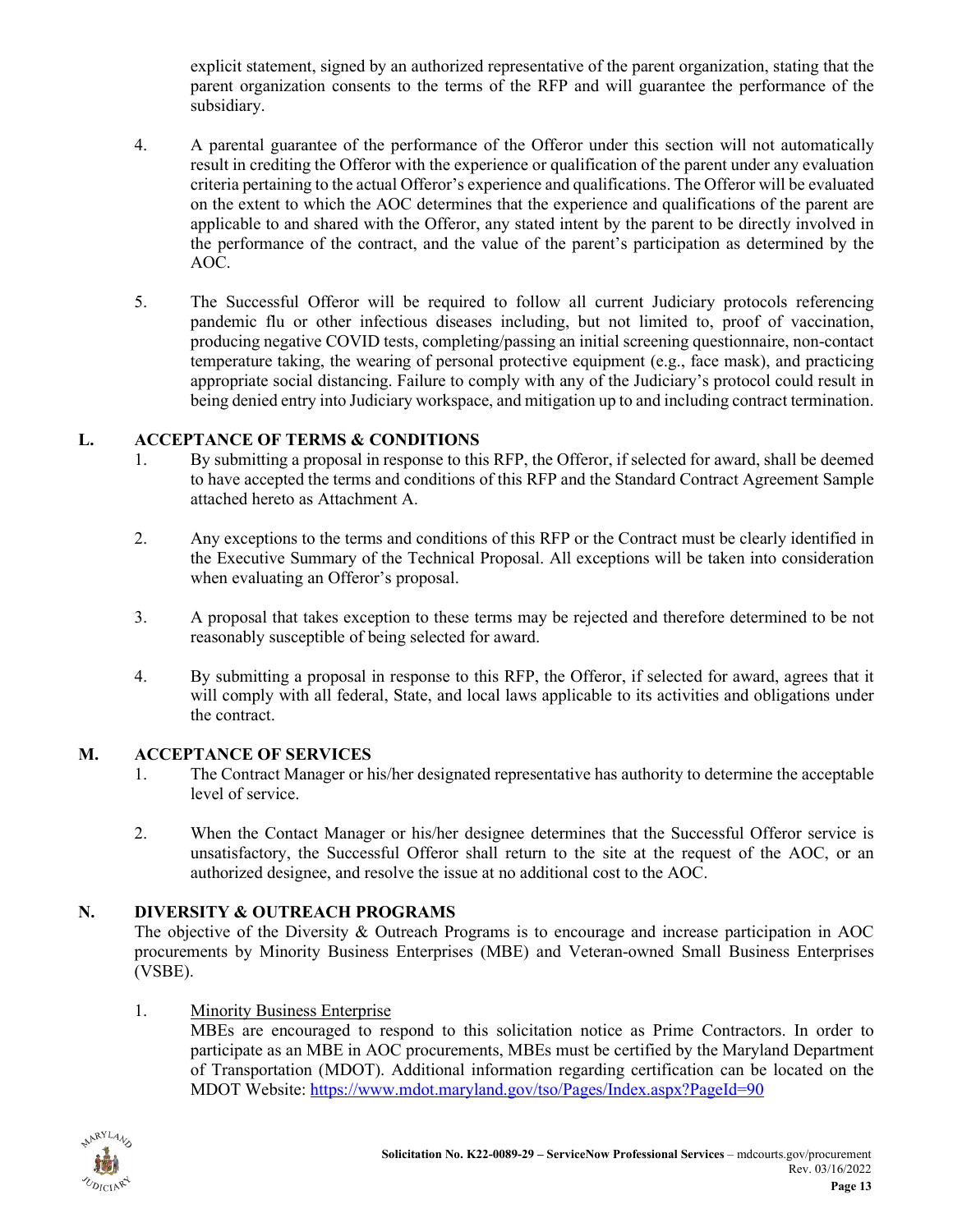a. There is no MBE goal established for this solicitation.

## 2. Veteran-owned Small Business Enterprise

VSBEs are encouraged to respond to this solicitation notice as Prime Contractors. VSBEs must complete three (3) steps: Vendor Registration, Veteran Verification, and VSBE Certification. These steps are outlined by the State of Maryland VSBE program. Additional information regarding certification can be located at[: https://gomdsmallbiz.maryland.gov/Pages/VSBE-Program.aspx](https://gomdsmallbiz.maryland.gov/Pages/VSBE-Program.aspx)

a. There is no VSBE goal established for this solicitation.

## <span id="page-13-0"></span>**O. INSURANCE**

- 1. The Successful Offeror shall maintain, at minimum, the insurance coverages outlined in this section, or any minimum requirements established by law, if higher, for the duration of the contract, including option periods, if exercised. Evidence that the required insurance coverage has been obtained may be provided by Certificates of Insurance duly issued and certified by the insurance company or companies furnishing such insurance.
- 2. All insurance policies shall be endorsed to provide that the insurance carrier will be responsible for providing immediate notice to the AOC in the event of cancellation or restriction of the insurance policy by either the insurance carrier or the Successful Offeror, at least sixty (60) days prior to any such cancellation or restriction. All insurance policies shall name as an additional insured the Maryland Administrative Office of the Courts.
- 3. The requiring of any and all insurance as set forth in this RFP, or elsewhere, shall be in addition to and not in any way in substitution for all the other protection provided under the Contract for acceptance and/or approval of any insurance by the Procurement Officer, and shall not be construed as relieving or excusing the Successful Offeror from any liability or obligation imposed upon it by the provisions of the Contract.
- 4. The following type(s) of insurance and minimum amount(s) of coverage are required and may be satisfied by either individual policies or a combination of individual policies and an umbrella policy:
	- a. Commercial General Liability
		- (1) \$1,000,000 combined single limit per occurrence for bodily injury, property damage, and personal and advertising injury, and \$2,000,000 annual aggregate.
		- (2) A combined single limit per occurrence of \$2,000,000 is acceptable.
	- b. Worker's Compensation
		- (1) \$500,000 each accident.
		- (2) \$500,000 each disease for each employee.
		- (3) \$500,000 each disease per policy limit.
		- (4) Coverage must be valid in all states where work is performed.
	- c. Cyber Liability & Data Breach Insurance
		- (1) \$5,000,000 per occurrence for any service offering hosted by the Successful Offeror.
		- (2) The coverage must be valid in all locations where work is performed and/or data or other information concerning the AOCs claimants and/or employers is processed or stored.
	- d. Professional Liability/Errors & Omissions (E&O)
		- (1) \$1,000,000 per combined single per occurrence.
		- (2) \$2,000,000 annual aggregate.

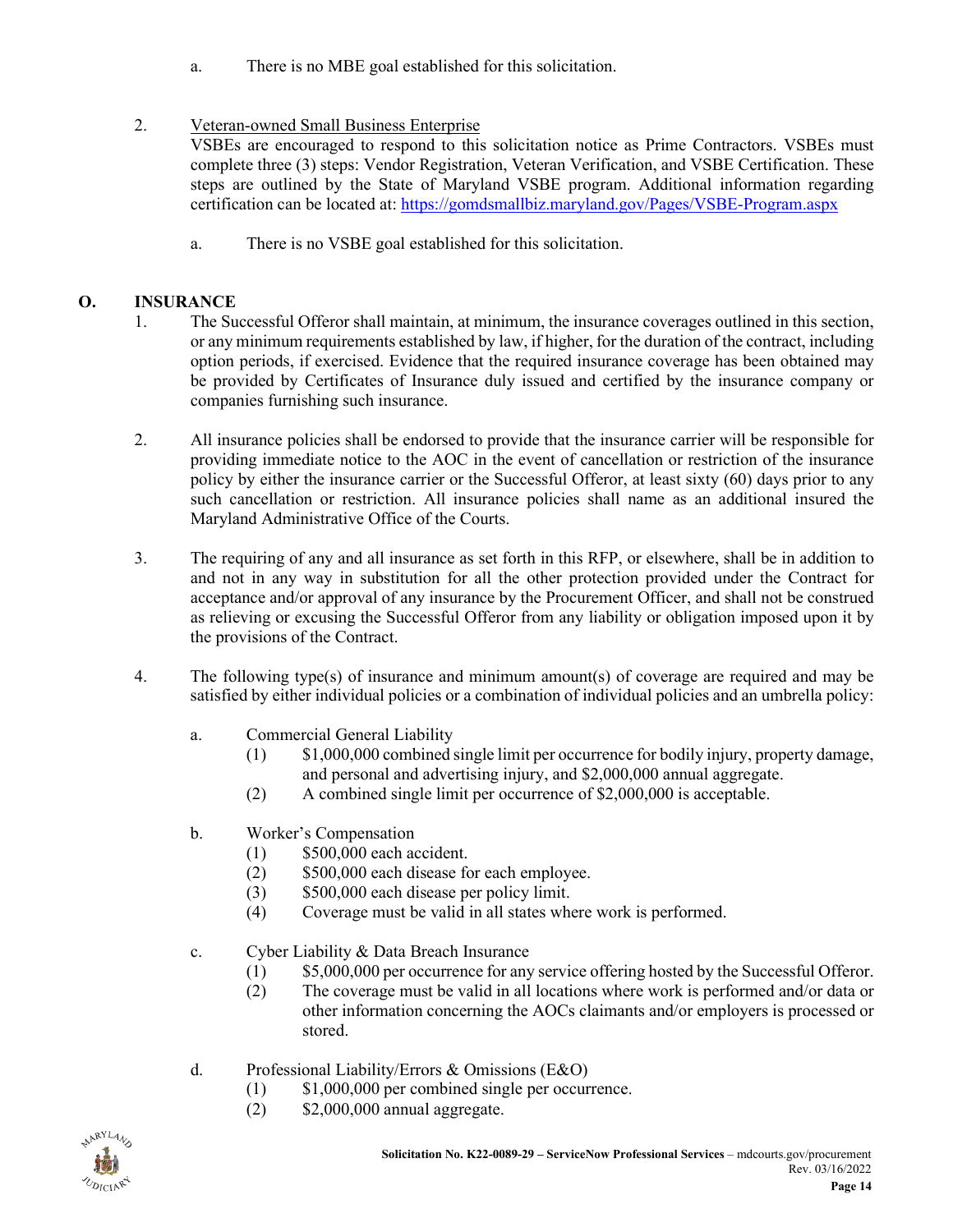- 5. The insurance required above shall provide adequate protection for the Successful Offeror against claims which may arise from the Contract, whether such claims arise from operations performed by the Successful Offeror or by anyone directly or indirectly employed by the Successful Offeror, and also against any special hazards which may be encountered in the performance of the Contract. In addition, all policies required must not exclude coverage for equipment while rented to others.
- 6. If any of the work under the Contract is subcontracted, the Successful Offeror shall require any subcontractors to obtain and maintain comparable levels of coverage and shall provide the Procurement Officer with the same documentation as is required of the Successful Offeror.

### <span id="page-14-0"></span>**P. PROPOSAL AFFIDAVIT**

A proposal submitted by an Offeror must be accompanied by a completed Bid/Proposal Affidavit. A copy of this Affidavit is included as Attachment B of this RFP.

### <span id="page-14-1"></span>**Q. CONTRACT AFFIDAVIT**

All Offerors are advised that if a Contract is awarded as a result of this solicitation, the Successful Offeror will be required to complete a Contract Affidavit. A sample of this Affidavit is included for informational purposes as Attachment C of this RFP. This Affidavit must be provided within five (5) business days of notification of recommendation for award.

### **END OF SECTION II.**

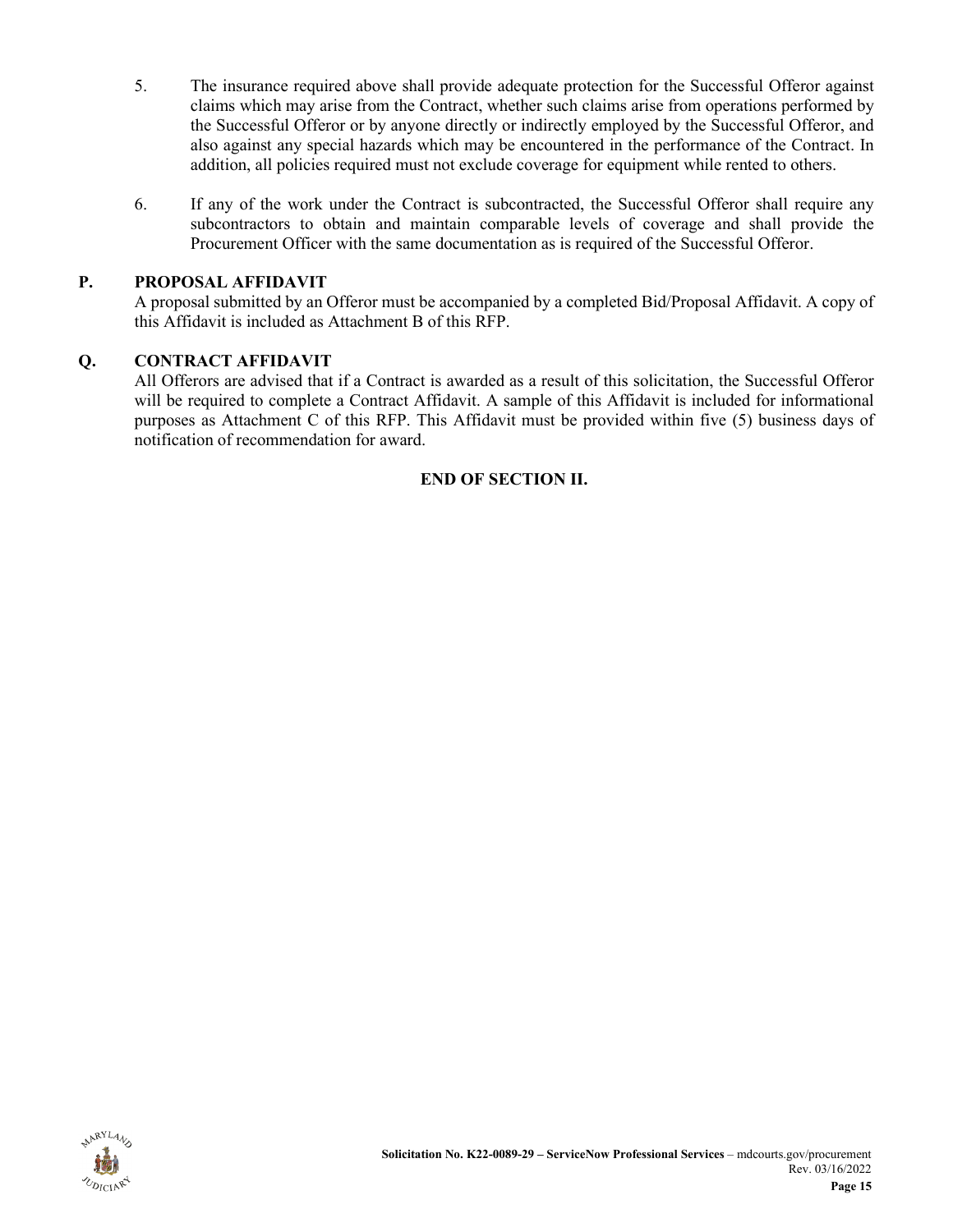#### **SECTION III. SCOPE OF WORK**

### <span id="page-15-1"></span><span id="page-15-0"></span>**A. SUMMARY**

The AOC is seeking proposals, on behalf of Judicial Information Systems (JIS), from prospective Offerors to provide ServiceNow resources, as needed, to plan, design, configure, and deploy within the ServiceNow platform using customer, IT, and employee workflows.

The AOC intends to award to a single Offeror to provide ServiceNow resources, as needed, for individual task orders (See Section III.F of this RFP). The AOC anticipates task orders totaling 3,000 hours during the base term on the contract, and an additional 3,000 hours for task orders during the sole option year of the contract.

### <span id="page-15-2"></span>**B. BACKGROUND INFORMATION**

Located in Annapolis, Maryland, Judicial Information Systems (JIS) is comprised of six units including application development and support, hardware installation and maintenance, operation of the Data Center computer systems, and support of online case management and business applications at the District and Circuit Courts across the state.

### <span id="page-15-3"></span>**C. OFFEROR QUALIFICATIONS**

- 1. The Offeror shall meet the following minimum qualification(s):
	- a. Elite or Global Elite Service Now Partner.
	- b. ServiceNow Public Sector Partner
- 2. The AOC prefers an Offeror with the following qualification(s):
	- a. Experience with co-delivery of at least three (3) engagements with ServiceNow within the previous twelve (12) months.
	- b. A pool of available resources with demonstrated experience providing the services as outlined in Section III.D. of this RFP, and certified through ServiceNow as follows:
		- (1) Certified ServiceNow Applications Developer
		- (2) Certified ServiceNow Implementation Specialist
		- (3) Certified ServiceNow Systems Administrator

## <span id="page-15-4"></span>**D. SCOPE OF WORK**

- 1. The Offeror shall provide resources to plan, design, configure and deploy within the ServiceNow platform using customer, IT, and employee workflows.
	- a. Resources shall have relevant ServiceNow platform experience and domain knowledge in accordance with Section III.D. of this RFP.
	- b. Resources shall be dedicated to assisting the AOC in all technical aspects of any assigned project.
	- c. Resources shall perform configuration and development activities specific to the ServiceNow solution, and in accordance with the mutually agreed upon requirements of the AOC.
	- d. Resources shall train and transfer knowledge as needed.
	- e. Resources shall provide technical leadership and guidance on ServiceNow and ITIL best practices.
- 2. The Offeror shall provide overall service, including service provided by each resource, that focuses on customer relationships and places an emphasis on teamwork.
- 3. The AOC has immediate need for expertise on the following modules:
	- a. Customer Service Management Module
		- (1) Predictive Intelligence.

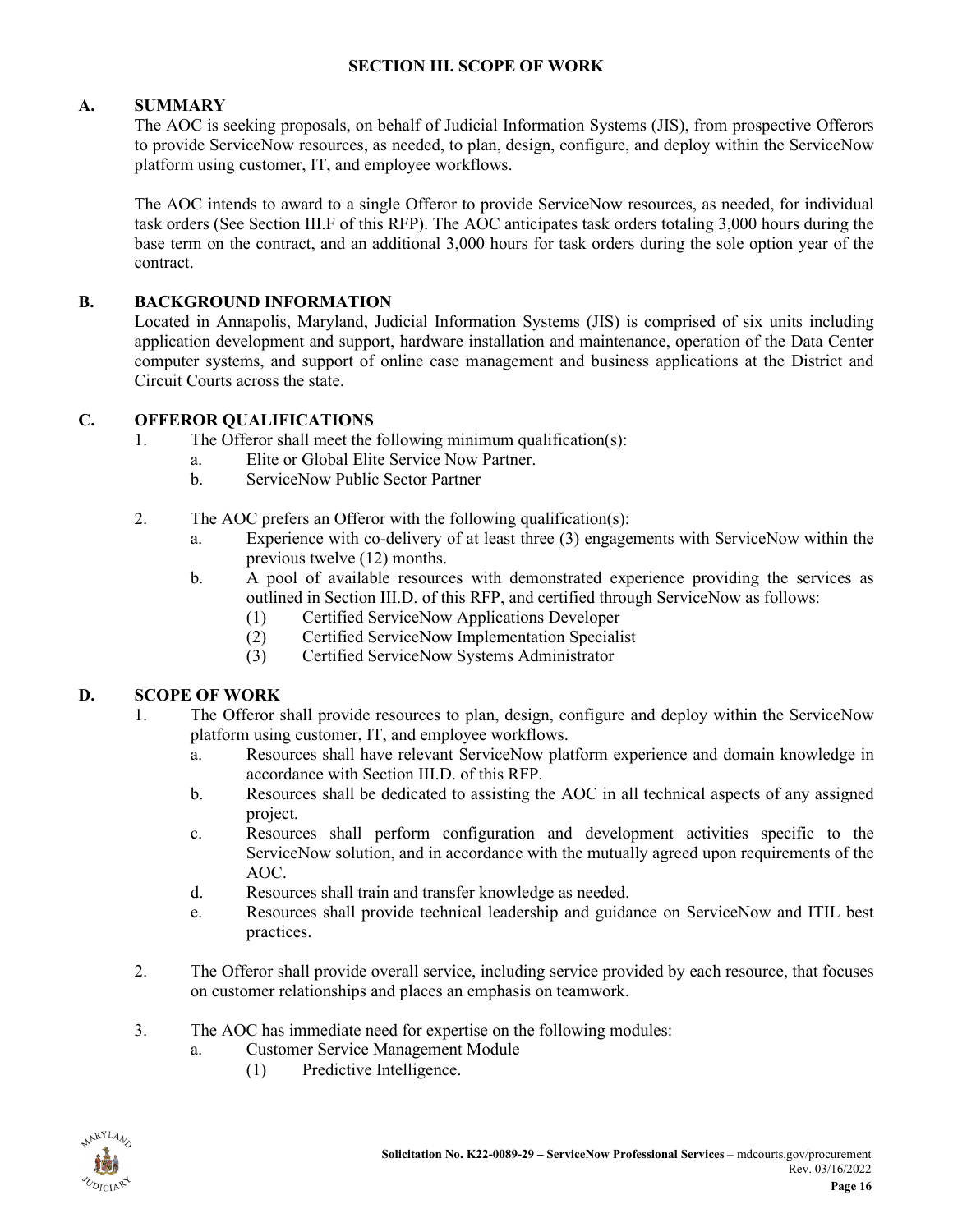- (2) Virtual Agent Develop the Virtual Agent feature to facilitate employees and customers ability to resolve issues fast and get what they need, when they need it, with an AI-powered conversational chatbot.
- (3) Field Service Management.
- (4) Agent Workspace.
- (5) Walk-up.
- (6) Knowledge Management Working with the teams to house the Knowledge articles and formatting, configuration, restrictions of articles, service portal access.
- (7) Workplace Service Delivery.
- b. IT Service Management Module Certified Implementation Specialist IT Service Management
	- (1) Incident.
	- (2) Service Portal.
	- (3) Change Management Create streamlined Out-Of-The-Box (OOTB) process flows that translate to the correct OOTB workflows.
	- (4) Now Mobile Application Configure and deploy new service Now Mobile Application.
	- (5) Asset Management Certified Implementation Specialist Hardware Asset Management, Software Asset Management Integrate using the Enterprise integration hub with the Financial software, utilized by the Maryland Judiciary. Pulling the data from the Procurement Module to the asset management financial fields linking newly created assets with PO data. Integrating with Mobile reach application to accept import sets.
	- (6) Procurement Integrate using the Enterprise integration hub with the Financial software, utilized by the Maryland Judiciary. Pulling Purchase order data from the financial application to the Procurement PO module.
- c. IT Operation Module CMDB Certified Implementation Specialist Cloud Provisioning and Governance, Discovery, Event Management, Service Mapping.
	- (1) Stabilize and verify all fields captured in the CMDB such as Model Categories and Class and List table are consistent with best practices.
	- (2) Ensure Asset table and Configuration tables are joined correctly and do not impact the asset management project.
	- (3) Reconfigure a normalization schema for Manufacturers and Model Categories All items.
	- (4) Begin Discovery of Network Devices, routers, switches, Firewalls.
	- (5) Refine probes and patterns for consistent and healthy discovery.
	- (6) Develop a VMware integration, assist with configuring Discovery to Discover Servers, Windows, Linux, AIX, network printers.
	- (7) Refine probes and patterns for consistent and healthy Discovery.
	- (8) Assist with and Redefine the Service Mapping, Defining the Applications running on Servers.
	- (9) Reconfigure the discovery of Desktop computers, Complete CMDB Health Dashboard, Review and Ensure IRE setup correctly with Discovery.
- d. Enterprise Integration Hub ServiceNow Certified Application Developer, Certified Implementation Specialist - Service Provider
- e. IT Business Management Module Certified Implementation Specialist in Application Portfolio Management, Project Portfolio Management
- f. Project Management Module

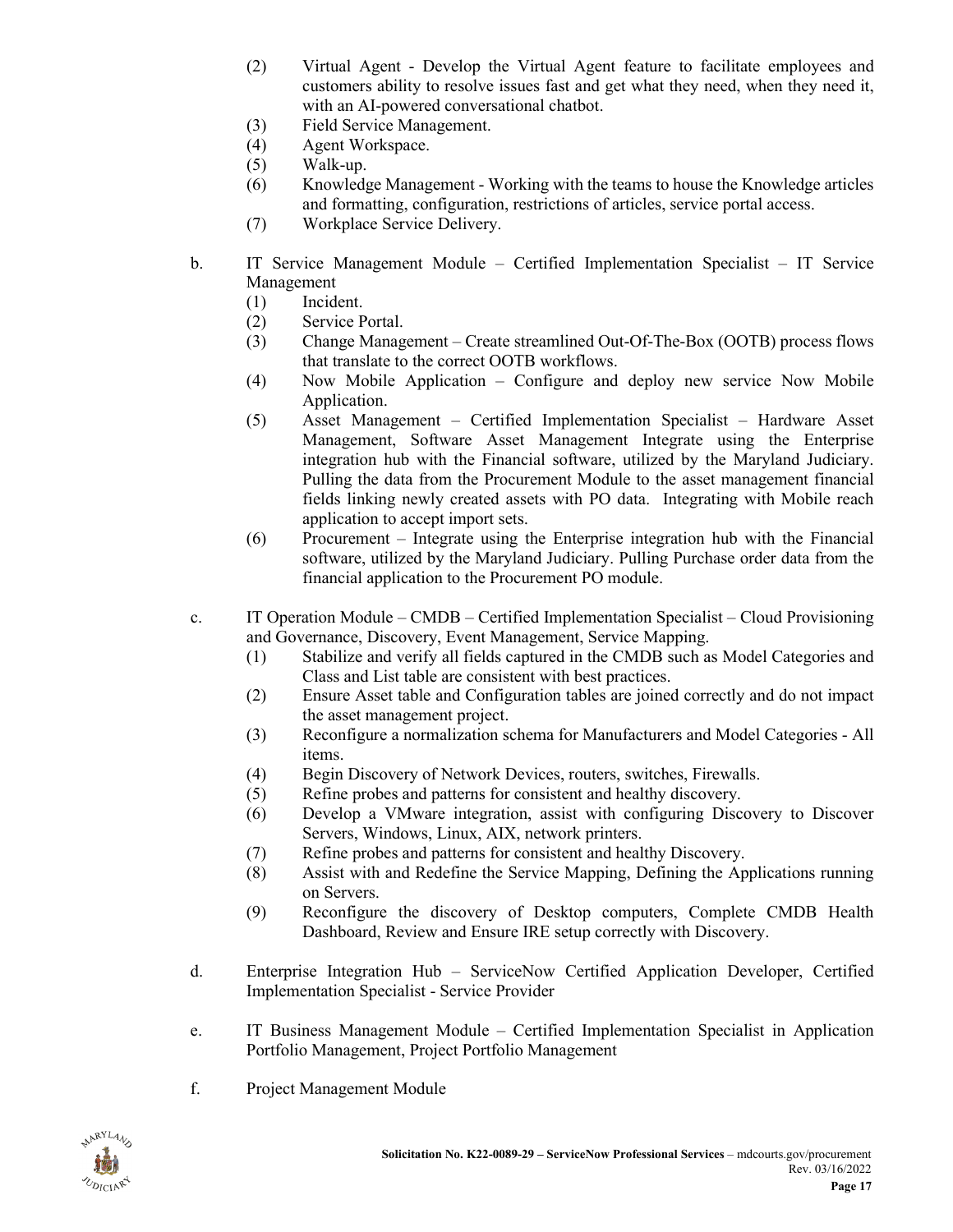- (1) Standardize the Project Modification Form with additional OOTB workflow, to meet required customization
- (2) Demand Management Standardize the Demand Modification Form with additional OOTB workflow, to meet required customization
- (3) Resource Management Install/configure OOTB products
- g. Performance Analytics Module
	- (1) Provide Needed reporting tools
- 4. The AOC reserves the right to request services for new, existing, or rebranded modules, or other product offerings available from ServiceNow not identified in this RFP

### <span id="page-17-0"></span>**E. SCHEDULE & COORDINATION**

- 1. Offeror resources assigned to this contract are not required to be onsite at the AOC facilities in Annapolis, MD.
	- a. Offeror resources must be available Monday through Friday, 8:00AM to 5:00PM, Eastern Standard Time (EST).
		- (1) If an assigned resource is located in a different time zone, the resource must work a schedule aligned with the EST.
- 2. Offeror shall provide a single point-of-contact for contract management (e.g., task order responses, on-going task order management, billing, etc.).
	- a. If different, the Offeror shall provide a single point-of-contact for each task order, or the method for ensuring successful communication with for each task order.

#### <span id="page-17-1"></span>**F. TASK ORDERS**

- 1. The AOC will contact the Successful Offeror with a task order request that includes the modules, features, and scope of the work.
- 2. The Successful Offeror will estimate the level-of-effort for each labor category, and submit to the Contract Manager, or designee, for approval to begin work.
	- a. Task orders may be approved via email. Offerors shall anticipate multiple task orders taking place concurrently.
	- b. The Successful Offeror shall provide an estimate for all task orders requested by the AOC.
	- c. The AOC has ultimate authority to determine the priority, value, and necessity of all work assignments.
	- d. The Successful Offeror shall not perform any additional work/hours without prior approval from the Contract Manager, or designee.
- 3. The AOC will closely monitor the hours expended against the amount funded for a task order and bring all performance issues to the Successful Offeror's attention. If the work requires an increase in the allotted hours for a feature or epic above the estimated budget, then the AOC will assess the product backlog and determine the priority or cancellation of the work.

### <span id="page-17-2"></span>**G. BILLING**

- 1. Offeror shall invoice the AOC monthly in arrears.
- 2. Offeror invoices, at minimum, shall include itemized hours by resource and task order.
	- a. Hours shall be rounded to the nearest quarter hour or actual time worked.

### <span id="page-17-3"></span>**H. ASSUMPTIONS**

- 1. The AOC will:
	- a. Discover and define the business process that the user stories will be based on.
	- b. Manage the project(s).
	- c. Conduct User Acceptance Testing.

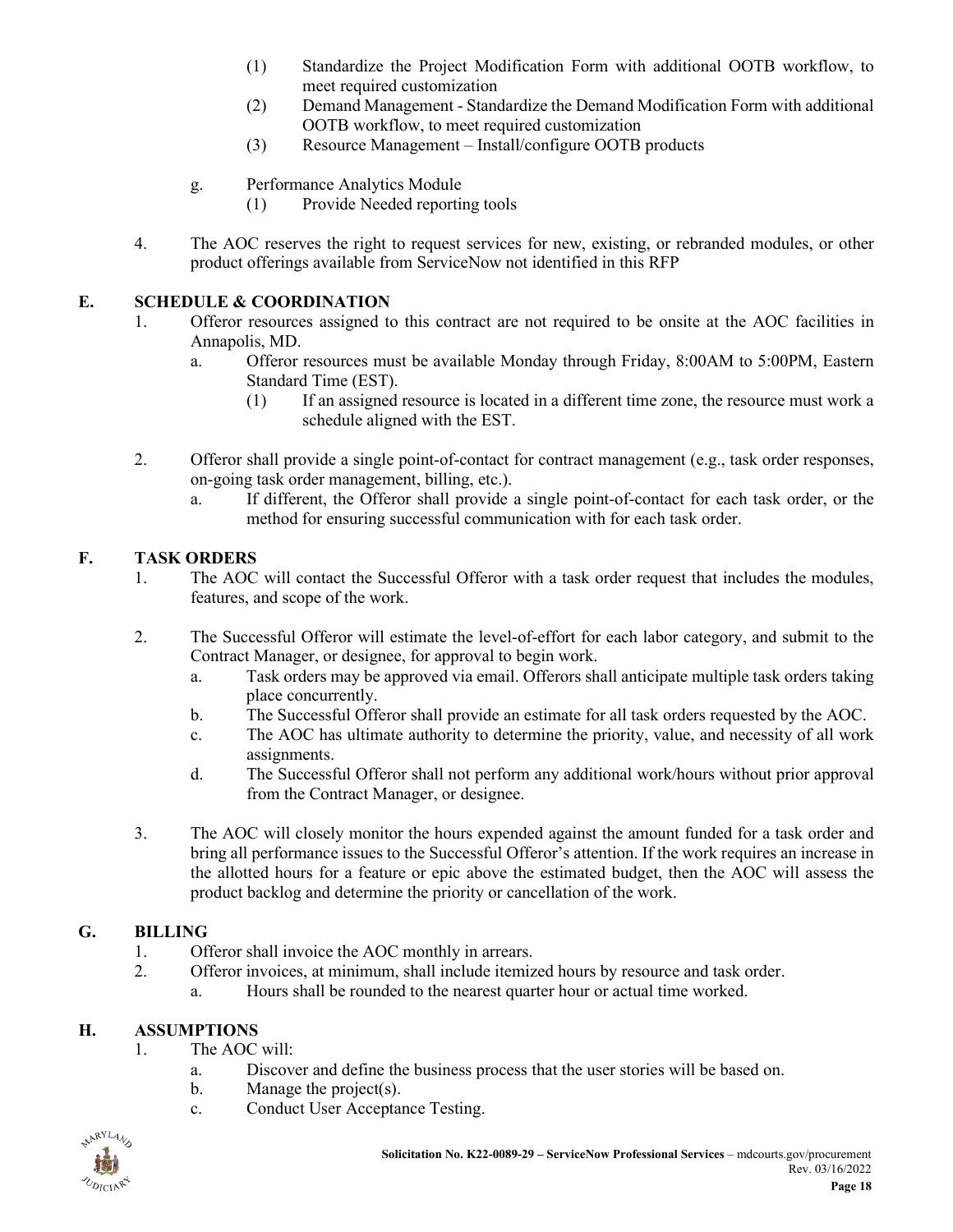- d. Define the API calls when appropriate.
- e. Identify stakeholders and project team.
- f. Be responsible for the project timeline and delivery of value to the customers.
- g. Discuss issues regarding assigned resources to Successful Offeror for possible reallocation in the event the skillset does not meet the expectations of the Judiciary.
- 2. The AOC will provide the following resources to ensure successful delivery of the Scope of Work:
	- a. Project Manager
		- (1) Serves as a point of contact for day-to-day project related requests, manages the coordination and efforts across business organizations, defines budget constraint, manages internal project team efforts, requests contract changes, manages sprint timelines, testing coordination, communication planning, and overall responsible for managing project tasks. Additionally, the Project Manager determines priority of the items in the product backlog, ensure alignment of the implementation with the business vision and strategy, determine if acceptance criteria have been met, supports sustained adherence to schedule commitments, escalates issues, and provides on-going guidance and direction to the project team.
	- b. ServiceNow Administrators
		- (1) ServiceNow Administrators have a clear understanding of the overall project goals and objectives, will attend planning workshops and design sessions, provide inputs to design and configurations, responsible for working side-by-side with the Successful Offeror resources, input testing and support administration of ServiceNow.

### **END OF SECTION III.**

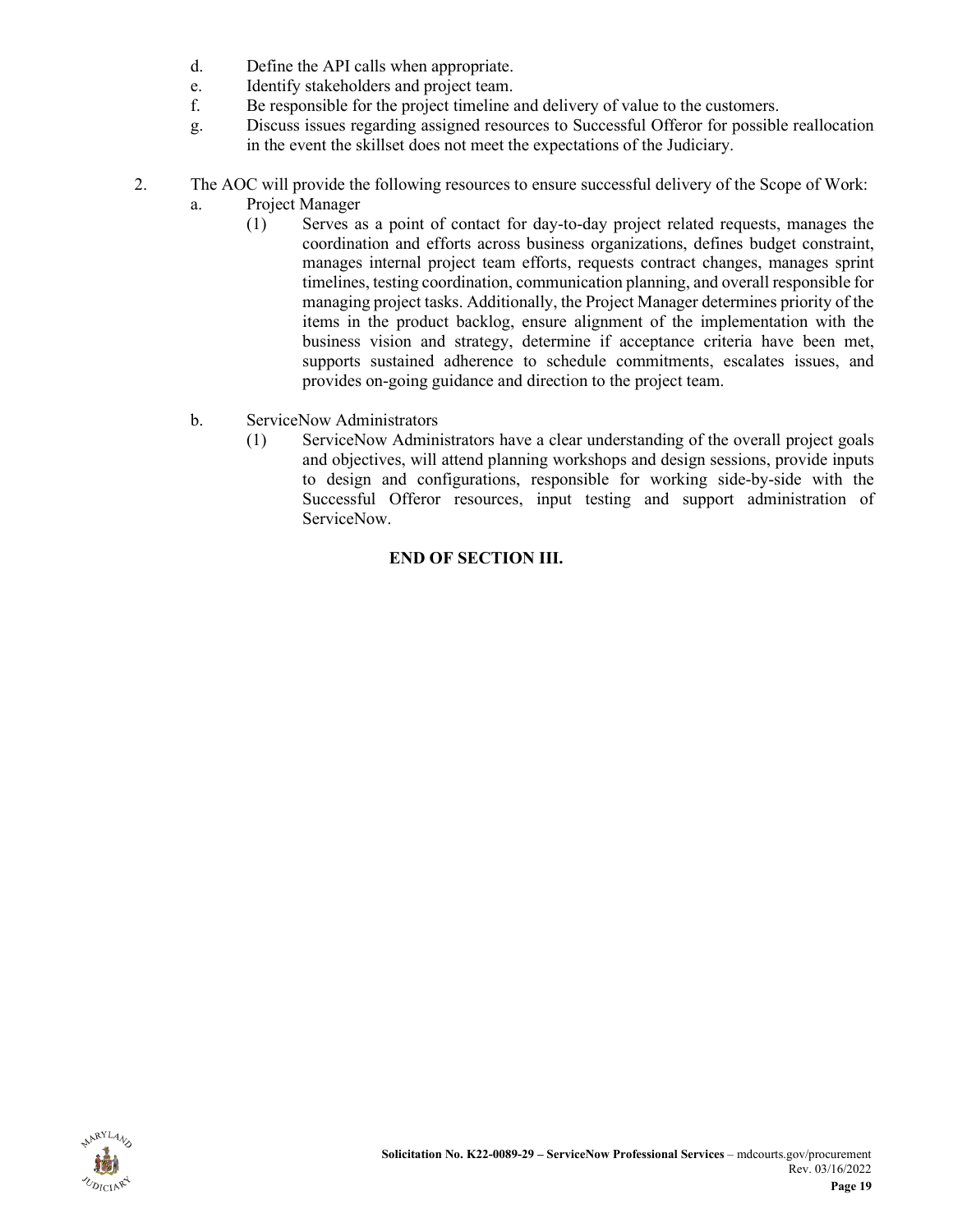#### **SECTION IV. PROPOSAL FORMAT**

### <span id="page-19-1"></span><span id="page-19-0"></span>**A. TWO-VOLUME SUBMISSION**

Offerors must submit proposals in two separate volumes (envelopes/sealed packages):

- 1. Volume I TECHNICAL PROPOSAL<br>2. Volume II FINANCIAL PROPOSAL
- 2. Volume II FINANCIAL PROPOSAL.

### <span id="page-19-2"></span>**B. PROPOSAL PACKAGING & SUBMISSION**

- 1. Offerors shall submit an unbound original, so identified, and one (1) copy of each volume.
- 2. Volume I Technical Proposal and Volume II Financial Proposal must be submitted as two (2) separate sealed packages but submitted simultaneously to the Procurement Officer.
	- a. Each sealed package shall be labeled Volume  $I$  Technical Proposal, and Volume II Financial Proposal, respectively.
	- b. Each sealed package must bear the RFP Title and number, name and address of the Offeror, and the closing date and time for receipt of the proposals on the outside of the sealed package.
- 3. An electronic version of both the Volume I- Technical Proposal and the Volume II- Financial Proposal must also be submitted in each respective sealed package.
	- a. Electronic versions of each volume shall be in MS Word, .PDF, or Excel format.
	- b. Electronic media (e.g., Flash Drive, CD, etc.) shall bear a label with the RFP title and number, name of the Offeror, and the volume number (I or II).

### <span id="page-19-3"></span>**C. VOLUME I – TECHNICAL PROPOSAL**

### 1. General Format

- a. Offerors must omit all pricing information from the Technical Proposal (Volume I), and only include pricing information in the Financial Proposal (Volume II).
- b. Offeror's Technical Proposal shall reference the organization and numbering of Sections in the RFP (e.g., "Section III.A.1 Response…"; "Section III.A.2 Response…", etc.).
- c. All pages of the Technical Proposal must be consecutively numbered from beginning (Page 1) to end (Page " $X$ ").
- 2. Technical Proposal Contents
	- a. Transmittal Letter: The Technical Proposal shall be covered by a transmittal letter, prepared on the Offeror's business stationary, and signed by an individual who is authorized to bind the Offeror to the services and requirements as stated in this RFP, including all addenda.
	- b. Title Page and Table of Contents: The Technical Proposal shall begin with a title page bearing the name and address of the Offeror and the name and number of this RFP. A table of contents for the Technical Proposal shall follow the title page, organized by section, subsection, and page number.
	- c. Claim of Confidentiality: Any information which is claimed to be confidential and/or proprietary shall be identified by section, subsection (if applicable), and page number, and placed after the Title Page, but before the Table of Contents. An explanation for each claim of confidentiality shall be included. The entire Technical Proposal cannot be given a blanket confidentiality designation.
	- d. Executive Summary:
		- (1) The Offeror shall condense and highlight the contents of the Technical Proposal in a separate section titled "Executive Summary."
		- (2) In accordance with Section II of this RFP., the executive summary shall also identify any exceptions the Offeror has taken to the requirements of this RFP, the Contract (Attachment A), or any other attachments. Exceptions to terms and conditions may result in having the proposal deemed unacceptable or classified as not reasonably

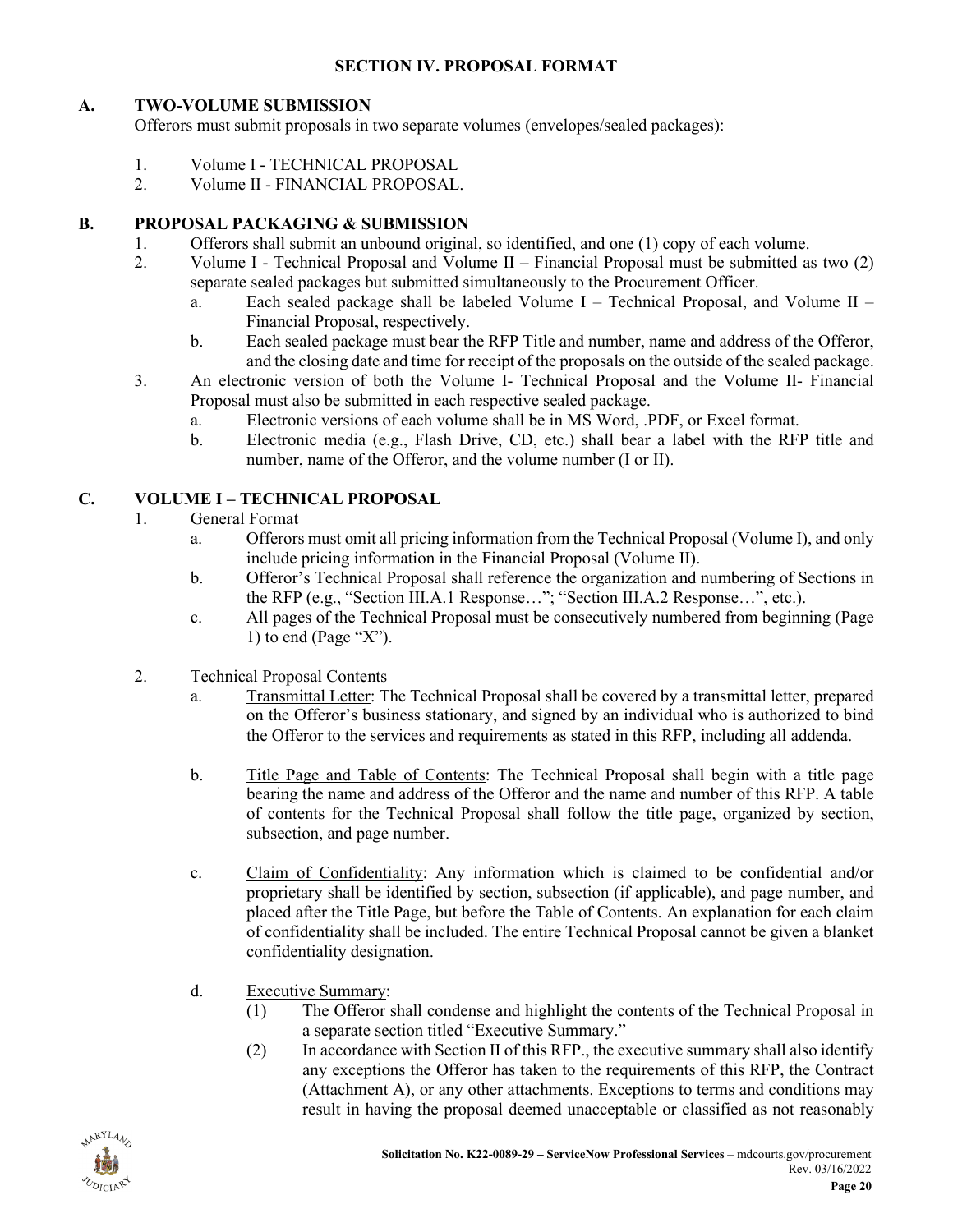susceptible of being selected for award. If an Offeror takes no exception to the AOCs terms and conditions, the executive summary shall so state.

- (3) In accordance with Section II of this RFP, and only as applicable, the executive summary shall indicate whether the Offeror is the subsidiary of another entity, and if so, whether all information submitted by the Offeror pertains exclusively to the Offeror. If not, the subsidiary Offeror shall include a guarantee of performance from its parent organization as part of its executive summary.
- e. Offeror's Technical Response to RFP Requirements & Proposed Work Plan:
	- (1) Offerors shall address each RFP requirement (Section III) in the Technical Proposal and describe how its proposed services will meet or exceed those requirements, including how any proposed subcontractor(s) will meet or exceed requirements. If the AOC is seeking the Offeror's agreement to a requirement(s), the Offeror shall state its agreement or disagreement. Any paragraph that responds to a work requirement shall not merely rely on a stated agreement to perform the requested work, but rather, the Offeror shall outline how the Offeror can fulfill the requested tasks in a manner that best meets the AOCs needs.
		- i Offeror shall provide evidence that their firm is a ServiceNow Elite or Global Elite Partner.
		- ii Offeror shall provide evidence that their firm is a ServiceNow Public Sector Partner.
- f. Offeror Personnel Experience & Qualifications: Offeror shall identify the experience, qualifications, and types of staff proposed to be utilized under the contract. Specifically, the Offeror shall:
	- (1) Describe in detail how the experience and qualifications of the Offeror's resource pool relates to the specific responsibilities in this RFP. Including any staff proposed by subcontractor(s), as detailed in the work plan.
	- (2) Provide a comprehensive list of the available resource pool including the following:
		- i Resource Name
		- ii Labor Category
		- iii Experience Level
		- iv Not less than two (2) projects the resource has completed within the past five (5) years.
		- v ServiceNow Certifications (e.g., ServiceNow Applications Developer, ServiceNow Implementation Specialist, Certified ServiceNow Systems Administrator)
- g. Offeror Experience and Capabilities: Offeror shall include information on prior experience with similar engagements (i.e., size and scope), and describe how its organization will meet the requirements of this RFP. In addition, the Offeror shall include the following:
	- (1) Bidder/Offeror Profile (Attachment I) included with this RFP.
	- (2) Not less than three (3) references, within the past five (5) years, from customers/clients who can document the Offeror's ability to provide the goods and/or services specified in this RFP. A reference may not be submitted from an employee of the Maryland Judicial Branch of government. Complete the Bidder/Offeror Experience Form (Attachment J), duplicating as necessary.
- h. Attachment H Addenda Acknowledgement Form (as applicable)
- i. Insurance:

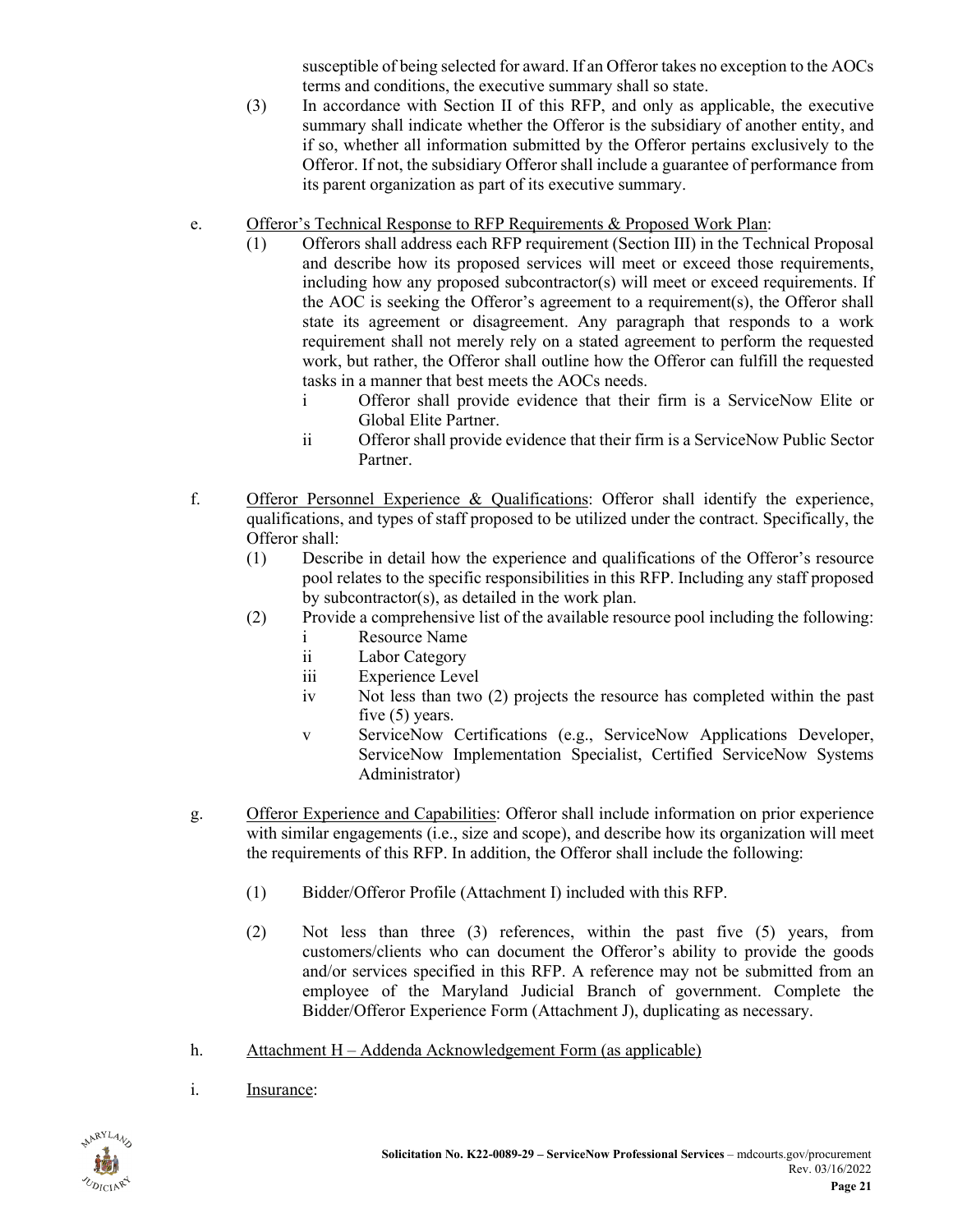- (1) Offeror shall provide a copy of its current Certificate of Insurance (COI) showing the types and limits of insurance in effect as of the proposal submission date. The COI provided with proposal submission does not need to meet the insurance requirements listed in Section II.
- (2) The Successful Offeror will be required to provide a COI meeting the insurance requirements of this RFP.
- j. Subcontractors:
	- (1) Offeror shall complete a Bidder/Offeror Profile (Attachment I) included with this RFP for all subcontractors that will work on the contract if the Offeror receives an award, including those utilized in meeting the MBE and VSBE subcontracting goal(s), as applicable.
	- (2) Offeror shall include a full description of the duties each subcontractor will perform and why/how each subcontractor was deemed the most qualified for this project.
- k. Bid/Proposal Affidavit: Offeror shall submit a completed Bid/Proposal Affidavit (Attachment B) and enclose with the Technical Proposal.

### <span id="page-21-0"></span>**D. VOLUME II – FINANCIAL PROPOSAL**

- 1. Offeror's Financial Proposal must contain all price information in the format specified in the Bid/Price Proposal Form (Attachment E). Do not amend or alter any items on the Price Proposal Form or include additional clarifying or contingent language. Failure to adhere to any of these instructions may result in the proposal being determined to be not reasonably susceptible of being selected for awarded.
	- a. Offeror shall propose fully loaded fixed prices (i.e., prices shall not be a range) that include all direct and indirect costs and profit for the Offeror resources to perform. Indirect costs shall include all costs that would normally be considered general and administrative costs and/or travel costs, or which in any way are allocated by the Offeror against direct labor hours as a means of calculating profit or recouping costs which cannot be directly attributable to the Contract.
		- (1) The estimated hours and labor categories for lines 1-9 on the Attachment E are solely to facilitate a price comparison. Actual labor categories and hours will vary by task order, and will utilize labor categories and rates from the entirety of Attachment E.
		- (2) The AOC anticipates only using remote rates but is requesting fully loaded onsite rates in the event the need arises.
	- b. Offerors shall propose all anticipated labor categories that may be used to fulfil the requirements of this RFP on the rate card for each contract year (Lines 13-25 and Lines 29- 41). Examples of labor categories include:
		- (1) Solution architect;
		- (2) Senior consultant;
		- (3) Junior consultant;
		- (4) Technical consultant;
		- (5) Account manager; and,
		- (6) Any other job categories as needed related to the Service Now Modules described in this RFP.
- 2. Any information which is claimed to be confidential and/or proprietary shall be clearly identified in the Financial Proposal. An explanation for each claim of confidentiality shall be included in the Financial Proposal.
- 3. The Offeror will not be reimbursed for any travel expenses including but not limited to transportation, meals, and hotel accommodations, except as approved in advance by the Contract Manager.

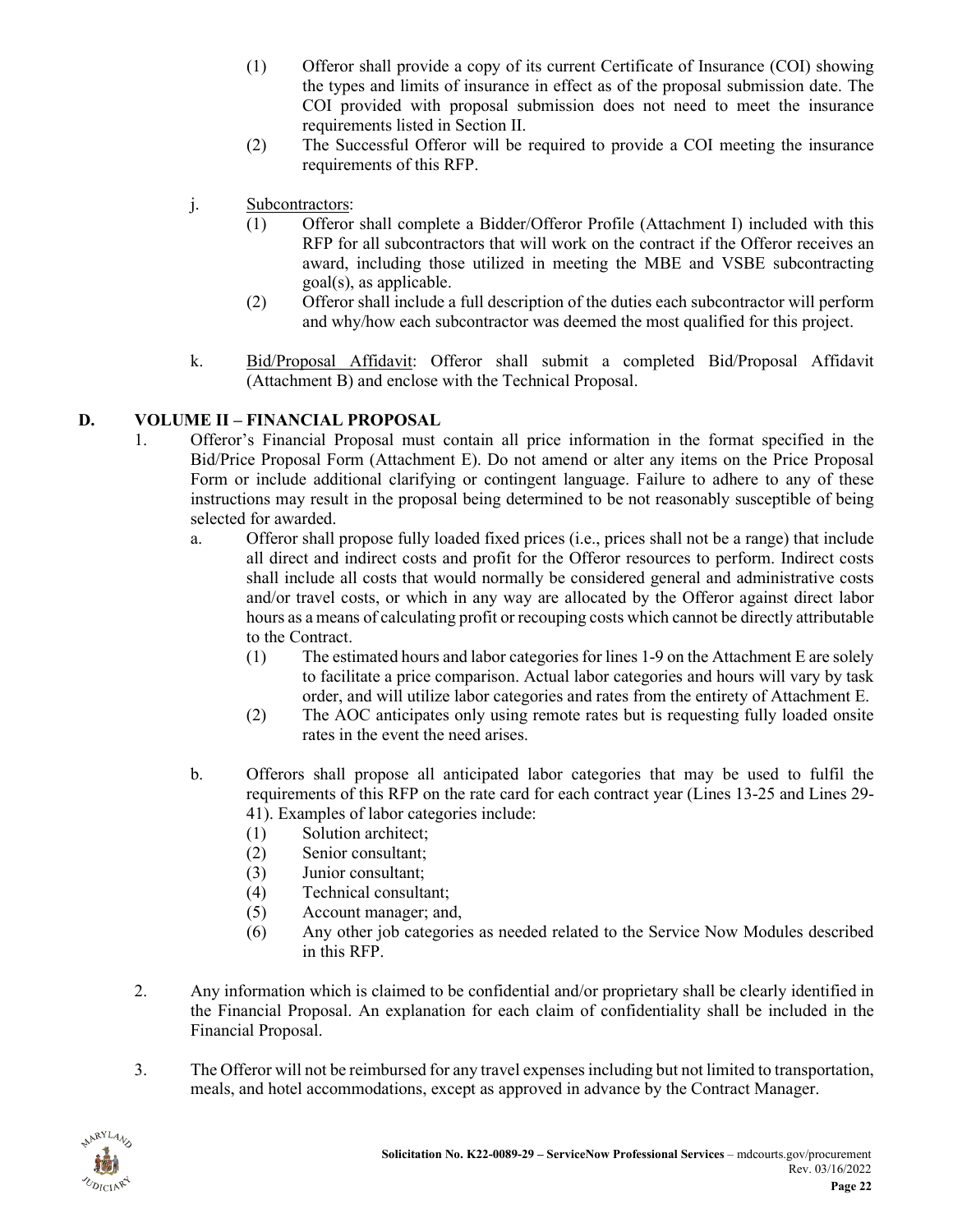### **END OF SECTION IV.**

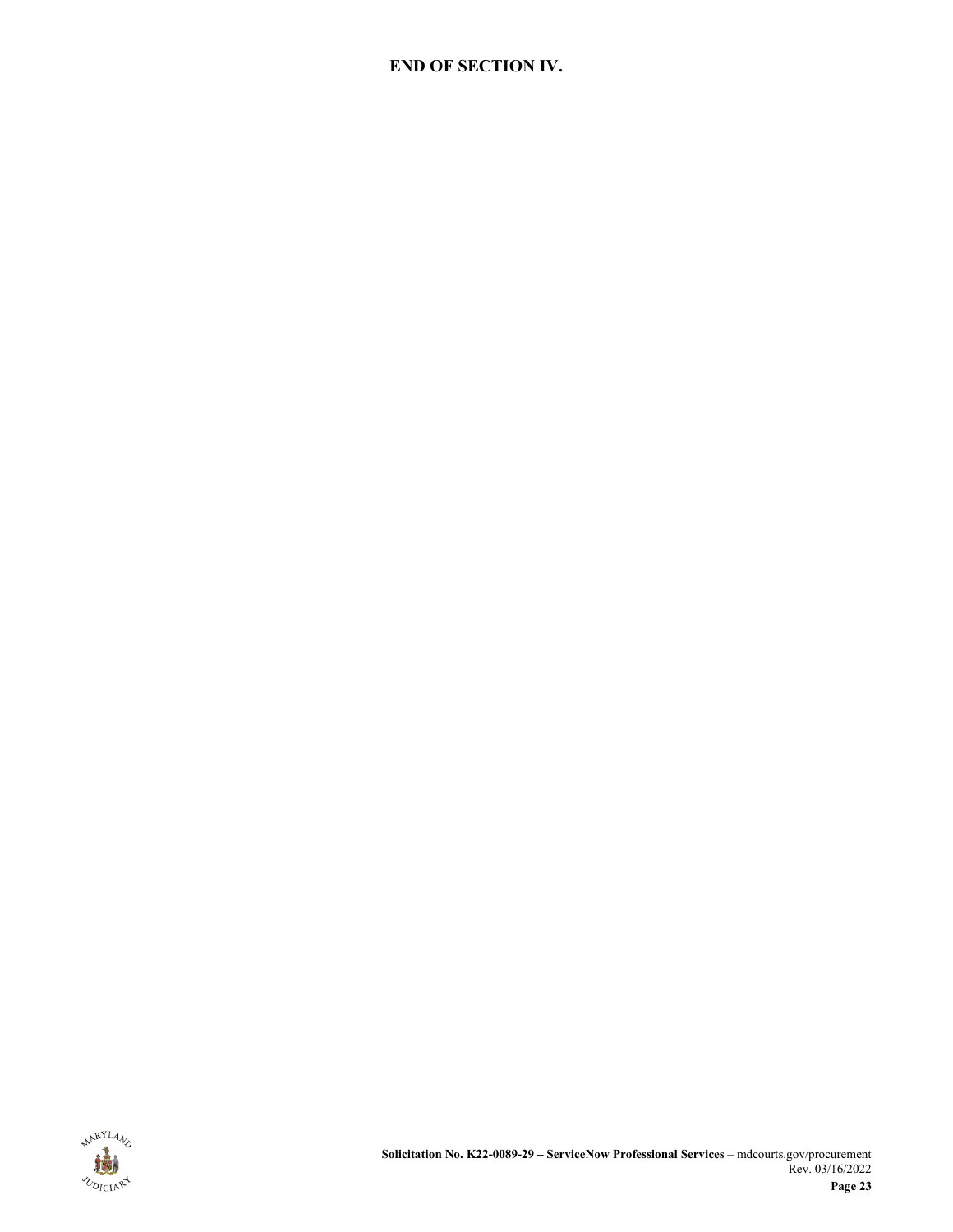#### **SECTION V. EVALUATION PROCEDURE**

#### <span id="page-23-1"></span><span id="page-23-0"></span>**A. EVALUATION COMMITTEE**

- 1. Evaluation of the proposals will be performed by a committee established for the purpose of analyzing the proposals based on the evaluation criteria set forth below. The Evaluation Committee will provide input to the Procurement Officer after reviewing proposals, participating in oral presentations and discussions, and any other activities relative to this RFP.
- 2. The AOC reserves the right to utilize the services of individuals outside of the established Evaluation Committee for advice and assistance, as deemed appropriate by the Procurement Officer.

### <span id="page-23-2"></span>**B. TECHNICAL PROPOSAL CRITERIA**

The criteria to be applied to each Technical Proposal are listed in descending order of importance. Unless stated otherwise, any sub-criteria within each criterion have equal weight.

- 1. Extent to which the Offeror's personnel experience, qualifications, and depth of availability demonstrate their ability to provide the requested services outline in Section III;
- 2. Extent to which the Offeror's experience and references demonstrate their ability to provide the requested services outlined in Section III; and,
- 3. Extent to which the Offeror's technical response meets the overall requirements of the RFP.

The AOC prefers the Offeror's Technical Proposal to illustrate a comprehensive understanding of work requirements and mastery of the subject matter, including an explanation of how the work will be performed. Technical Proposals which include limited responses to work requirements such as "concur" or "will comply" will receive a lower ranking than Technical Proposals that demonstrate an understanding of the work requirements and include plans to meet or exceed requirements.

#### <span id="page-23-3"></span>**C. FINANCIAL PROPOSAL CRITERIA**

All Offerors will be ranked from the lowest (most advantageous) to the highest (least advantageous) price based on their total proposed price set forth in this RFP and as submitted on Attachment E – Price Proposal Form.

#### <span id="page-23-4"></span>**D. SELECTION PROCEDURES**

- 1. The Procurement Officer shall initially review for compliance with the RFP requirements. Failure to comply with RFP requirements may result in a proposal being classified as not reasonably susceptible of being selected for award.
	- a. Minor irregularities in proposals that are immaterial or inconsequential in nature may be cured or waived whenever it is determined to be in the AOCs best interest.
	- b. The Procurement Officer will determine that the MBE Forms are included and are properly completed (as applicable) and determine that the VSBE Forms are included and are properly completed (as applicable).
- 2. Selection Procedures:
	- a. Technical Proposals are evaluated for technical merit and ranked. During this review, oral presentations, interviews, and discussions may be held. The purpose of such discussions shall be to assure a full understanding of the AOCs requirements and the Offeror's ability to perform, and to facilitate understanding of the Contract that shall be most advantageous to the AOC.
		- (1) At the discretion of the Procurement Officer, following the recommendation of the Evaluation Committee, a shortlist of Offerors may be established during the technical evaluation. Only shortlisted Offerors would continue in the evaluation process; Offerors not shortlisted shall be so advised.